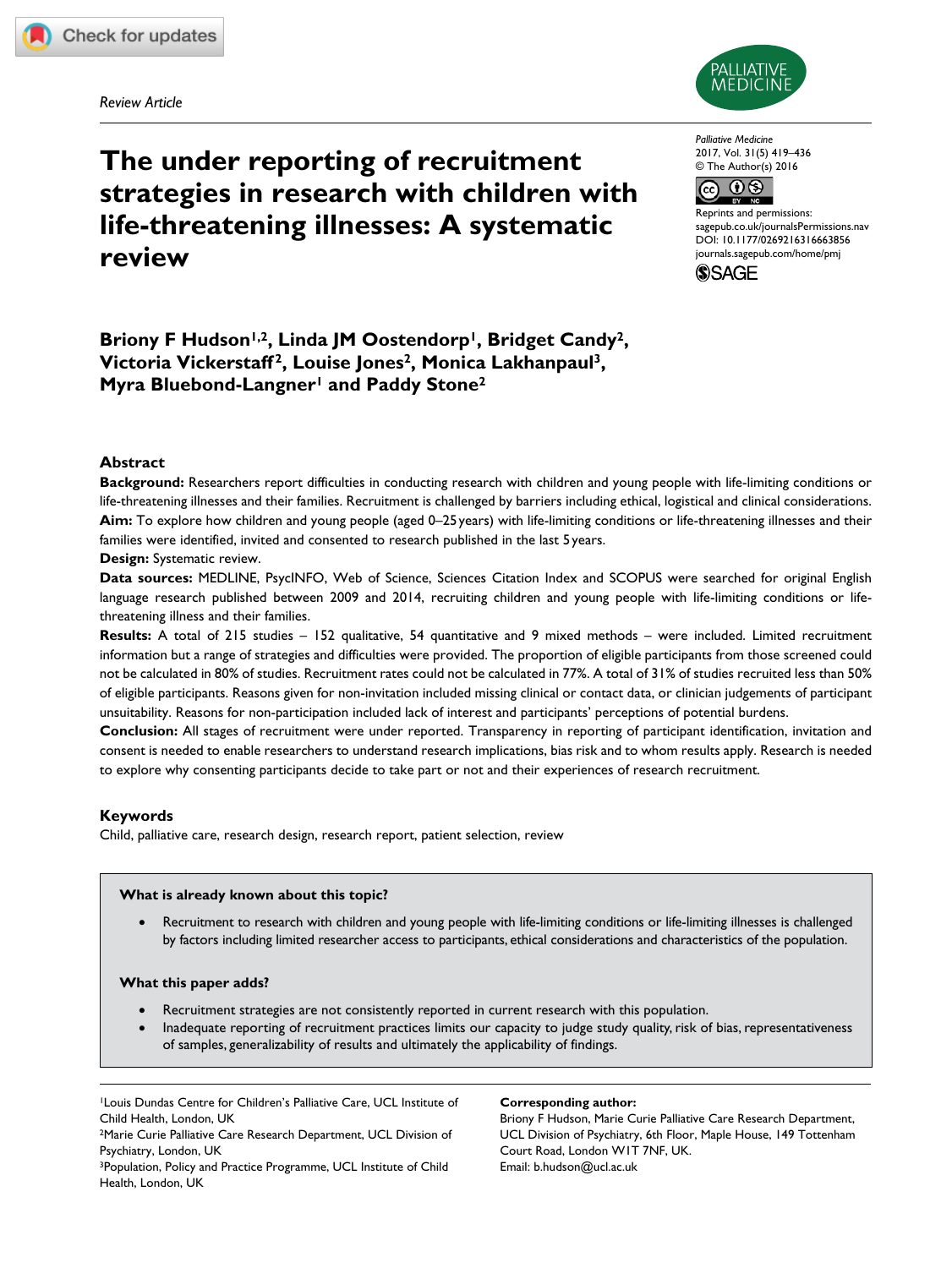• Greater and clearer reporting of participant identification, invitation, screening, eligibility and consenting practices is needed for research recruiting children and young people (CYP) with life-limiting conditions (LLC)/life-threatening illnesses (LTI) and their families.

#### **Implications for practice, theory or policy**

• Consistent use of reporting guidelines and online supplements should be encouraged by all journals.

## **Introduction**

There is an international need for research of all types involving children and young people aged 0–25 years (CYP) with life-limiting conditions (LLC; conditions for which there is no reasonable hope of cure and from which children or young people will die<sup>1</sup>) or life-threatening illnesses (LTI; conditions for which curative treatment may be feasible but can fail<sup>2</sup>) and their families.<sup>3</sup> Research is required to explore pain and symptom management, decision making about care and treatment, illness experience, and service development and delivery.

A number of challenges to recruitment for research with this group have been reported in the literature.4 These include clinical considerations such as the often unpredictable course of the illnesses, $5$  limited access to potential participants as a result of both logistical factors and paternalistic attitudes,<sup>6</sup> the perceived potential burden on participants7 and difficulties securing ethical approval.8 As a result, recruitment to research may be slow and selective.7 This may affect the quality of research, risk of bias and the generalizability of findings.9,10

There is debate about when and how, and even if, CYP with LLC/LTI and their families might be invited to take part in research.11 At the same time, there is also growing evidence that CYP with LLC/LTI and their families value opportunities to participate in research and that this can be a positive experience for them.11–13

Internationally, the culture of research is changing $14,15$ as the importance of establishing robust evidence for care is increasingly understood. In the United Kingdom, the National Institute for Health Research (NIHR) has established a Clinical Research Network for Children, and CYP and their families are being encouraged to share their views and participate in the design, review and conduct of research to ensure that it is valid, feasible and acceptable to potential participants.16–19

CYP with LLC/LTI are likely to receive a palliative approach to care, often alongside active treatments.<sup>20</sup> Interest in research on both adult and children's palliative care is gaining momentum and guidance has been developed for its design and conduct. The MORECare (Methods of Researching End of Life Care) statement<sup>21</sup> provides best practice solutions specifically for planning and conducting palliative care research, as well as the reporting of attrition data. However, it appears that such guidance is not routinely adhered to and a lack of reporting of methodological information has been identified in research with CYP with LLC/LTI and their families.14–16,22

In this systematic review, we explored the reported methods of participant identification, invitation and recruitment of CYP with LLC/LTI and their families to research, conducted internationally and published over the last 5 years (September 2009 to September 2014). We wished to understand the challenges to recruitment, how these differ between types of studies, identify areas of good practice and provide evidence for areas in which improvements might be made.

## **Aims and objectives**

We aimed to explore methods of recruitment of CYP with LLC/LTI and their families to qualitative, quantitative and mixed-methods research reported in peer-reviewed journal articles.

Our objectives were as follows:

- 1. To document the procedures for identifying, inviting and consenting eligible CYP with LLC/LTI and their families to research;
- 2. To document recruitment rates;
- 3. To identify reasons given for non-enrolment, both reasons given by researchers and clinicians for not approaching eligible participants, and those given by potential participants for deciding not to take part;
- 4. To explore whether recruitment differs between types of studies;
- 5. To explore what barriers and facilitators to research recruitment were highlighted by the authors of reviewed studies.

# **Methods**

### *Inclusion criteria*

Primary studies of all methodologies (quantitative, qualitative and mixed-method design) were included. Eligible studies reported research recruiting CYP with LLC/LTI (and/or their family members), were written in English and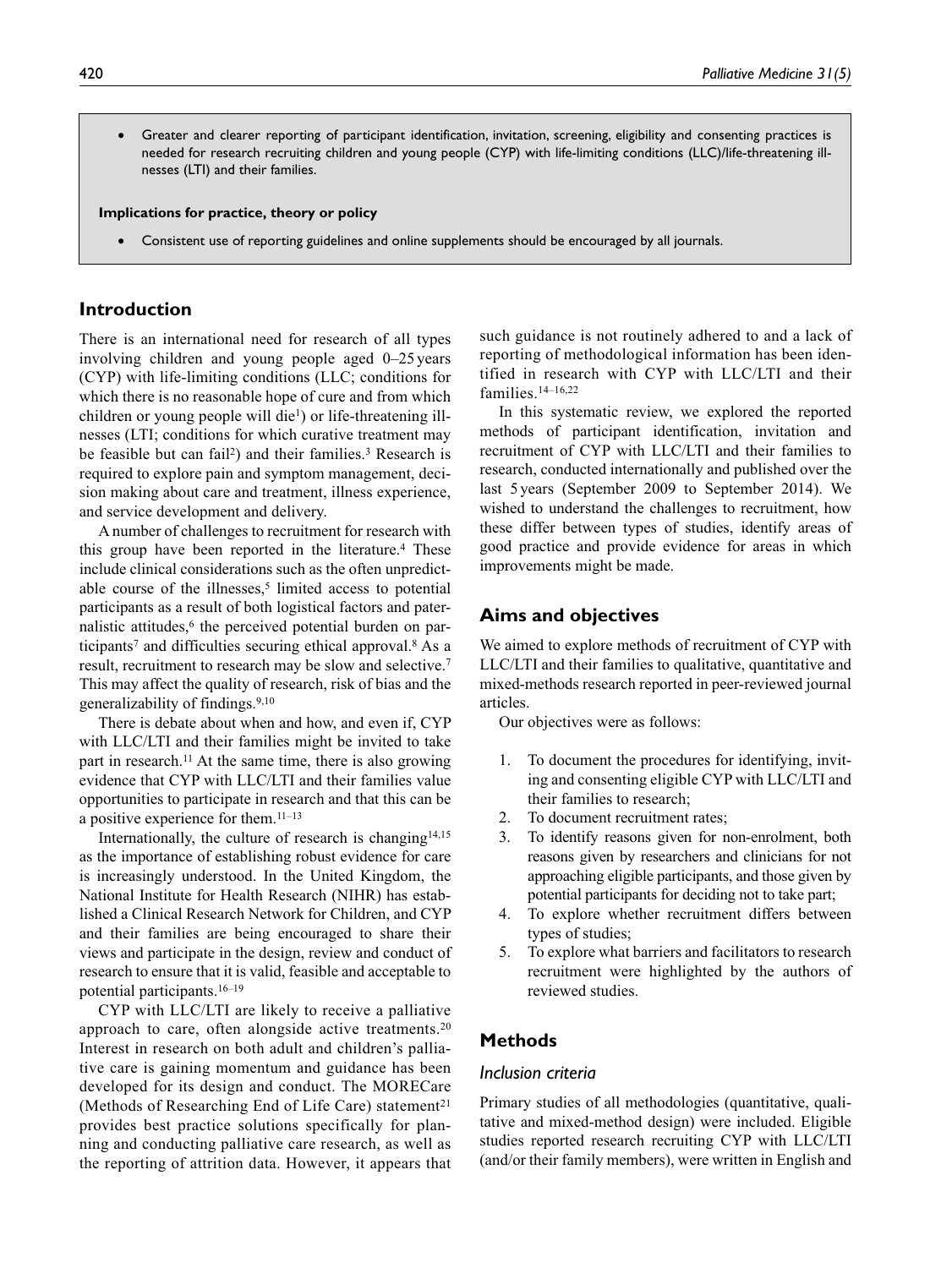published between September 2009 and September 2014. Conference abstracts were not included. We applied the United Nations definition of 'young people', extending from birth to 25years. Studies recruiting parents, grandparents or siblings of CYP with LLC/LTI were also included. The Richard Hain Directory<sup>23</sup> of International Classification of Diseases, 10th Revision (ICD-10) diagnoses was used to ascertain whether diagnoses could be considered life-limiting or life-threatening; where definitions were unclear, the opinion of a clinical expert in paediatric palliative care (M.C.) was sought.

## *Search strategy*

A systematic search of the literature was performed in the following: MEDLINE, PsycINFO, Web of Science, Sciences Citation Index and SCOPUS in September 2014. A combination of indexed and free-text terms was used to reflect the three components forming the search strategy (CYP; LLC/LTI recruitment).

Descriptive terms that have been used previously by other systematic reviews24,25 relating to all stages of youth were used. Terms relating to palliative care, death, bereavement and recruitment practices were also included. The MEDLINE search strategy is shown in Appendix 1.

### *Data screening*

Two reviewers (B.F.H. and L.J.M.O.) screened citations against the inclusion criteria. Disagreements regarding eligibility were resolved through reading full text articles and discussion.

### *Data extraction*

The data extraction tool was piloted by B.F.H. and L.J.M.O., and minor adjustments were made. We sought to extract the following from each study: research design, recruitment location and setting, funding source and type of body providing ethical review, sample characteristics, and numbers of participants screened, identified as eligible, invited to participate and consented. We also extracted reasons for the non-invitation of eligible participants and reasons given by eligible participants for non-participation. Data were extracted independently by one of four reviewers (B.F.H., L.J.M.O., V.V. or B.C.). A sample of data extracted by each reviewer was checked for accuracy and consistency by another reviewer.

Where data that we wished to extract could not be found in the article, we categorized this as 'not reported'. No attempts were made to obtain this information by contacting the authors. We did not assess, alongside data extraction, the overall quality of each study using recommended checklists as we wished to explore the quality of reporting of recruitment information, rather than quality of the research itself.

If provided, descriptions of researchers' experiences of recruiting participants were also extracted. We were interested in strategies employed by authors that aimed to facilitate recruitment and any issues encountered which hindered the recruitment processes. This information was usually found in the discussion section of the included papers. These data were not available in all reviewed studies.

# **Data analysis**

## *Quantitative analysis*

We used descriptive statistics to summarize the type of studies included, the recruitment strategies employed and the recruitment rates achieved. If we had found sufficient levels of reporting of items of interest, we planned to conduct comparative statistical analyses to assess differences in recruitment rates between (1) studies with different types of aims, such as intervention studies and psychosocial studies and (2) studies using different participant invitation methods, for example, an invitation letter in comparison to inviting participants in person.

## *Qualitative analysis*

Any text specifically on researchers' experiences of recruiting their sample was identified and analysed. We applied thematic synthesis as outlined by Thomas and Harden<sup>26</sup> and described in Langford et al.27 to these informal data. Thematic synthesis is an adaptation of thematic analysis and can be used to pool qualitative data across different studies. Three stages of the recruitment process were used as a coding (grouping) framework: (1) identifying or screening participants, (2) inviting or approaching them to participate and (3) obtaining consent. Codes relating to the barriers and facilitators experienced in relation to each of these stages emerged from the data. Coding was completed in NVivo 10 by one reviewer (B.F.H.) and reviewed by two further reviewers (B.C. and L.J.M.O.), disagreements were resolved through discussion.

# **Results**

## *Literature search*

Figure 1 presents a Preferred Reporting items for Systematic Reviews and Meta-Analyses (PRISMA) flow diagram of the inclusion process. Our initial search yielded 6419 citations, 215 of these met all criteria and were included in this review. Appendix 2 lists references for all included studies.

# *Study types*

Table 1 summarizes the research aims of reviewed studies.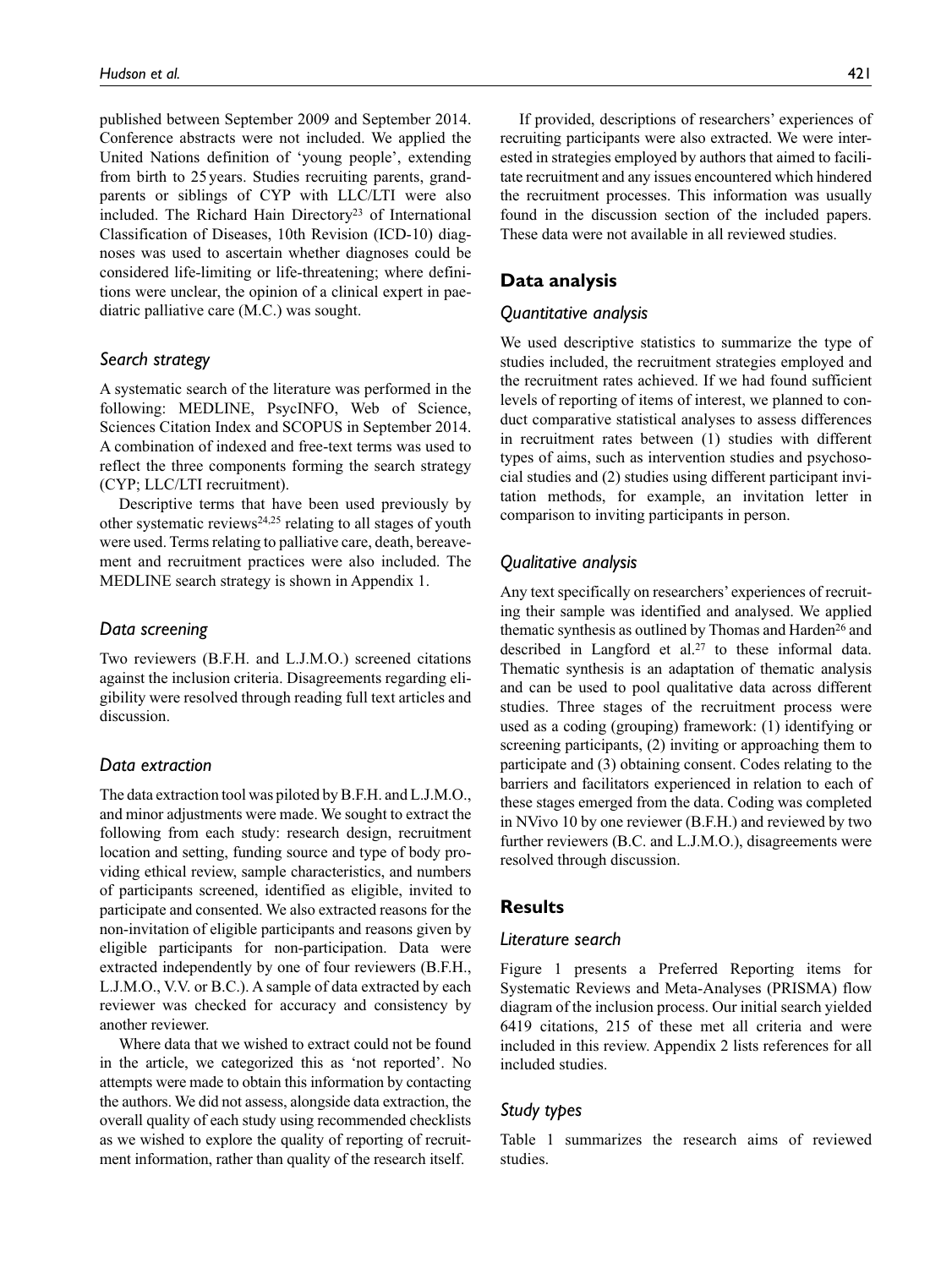

**Figure 1.** PRISMA flow diagram.

|  | Table 1. Research aims of reviewed studies. |  |  |  |
|--|---------------------------------------------|--|--|--|
|--|---------------------------------------------|--|--|--|

| Research aim                        | Number of studies (%) | <b>Definition</b>                                                                                                                                                                              |
|-------------------------------------|-----------------------|------------------------------------------------------------------------------------------------------------------------------------------------------------------------------------------------|
| Evaluating an intervention          | 71 (33)               | Studies aiming to test the efficacy or safety of a treatment, medical<br>intervention ( $n = 59$ ) or non-medical intervention ( $n = 12$ ), including<br>randomized and non-randomized trials |
| Assessing quality of life           | 22(10)                | Assessments of quality of life of CYP with LLC/LTI and/or their family<br>members                                                                                                              |
| Observing the course of illness     | 36(17)                | Studies monitoring the course of an illness without providing additional<br>interventions other than standard care                                                                             |
| Exploring views and<br>perspectives | 60(28)                | Qualitative studies exploring experiences, views or perspectives of CYP<br>with LLC/LTI and/or their family members                                                                            |
| Evaluating current practice         | 26(12)                | Evaluations of current non-medical practice or research-related practice,<br>from the perspective of CYP with LLC/LTI and/or their family members                                              |

CYP: children and young people; LLC: life-limiting conditions; LTI: life-threatening illnesses.

*Context and setting.* Nearly half of reviewed studies were conducted in North America (46%), a quarter in Europe (26%), 10% in Asia, 7% in Australia and New Zealand, 6% in Africa, 1% in South America and a minority across multiple countries (4%). The majority of research was conducted within hospitals (83%).

*Sample.* Over half of studies recruited only CYP (56%), over a third recruited only family members (35%) and the remaining 11% recruited both CYP and family members. Young

people aged 12–25years were the least represented with 7% of studies recruiting this age group exclusively. The ages of CYP were not reported in a consistent manner, making descriptions of the ages of participants difficult. Ages of CYP with LLC/LTI were reported in 76% of all studies. Mean ages reported ranged from 19 min of life to 21.1 years.

CYP with malignant and non-malignant conditions were roughly equally represented (malignant: 45%; nonmalignant: 44%; and both conditions: 11%). The majority of studies recruited families whose child was alive at the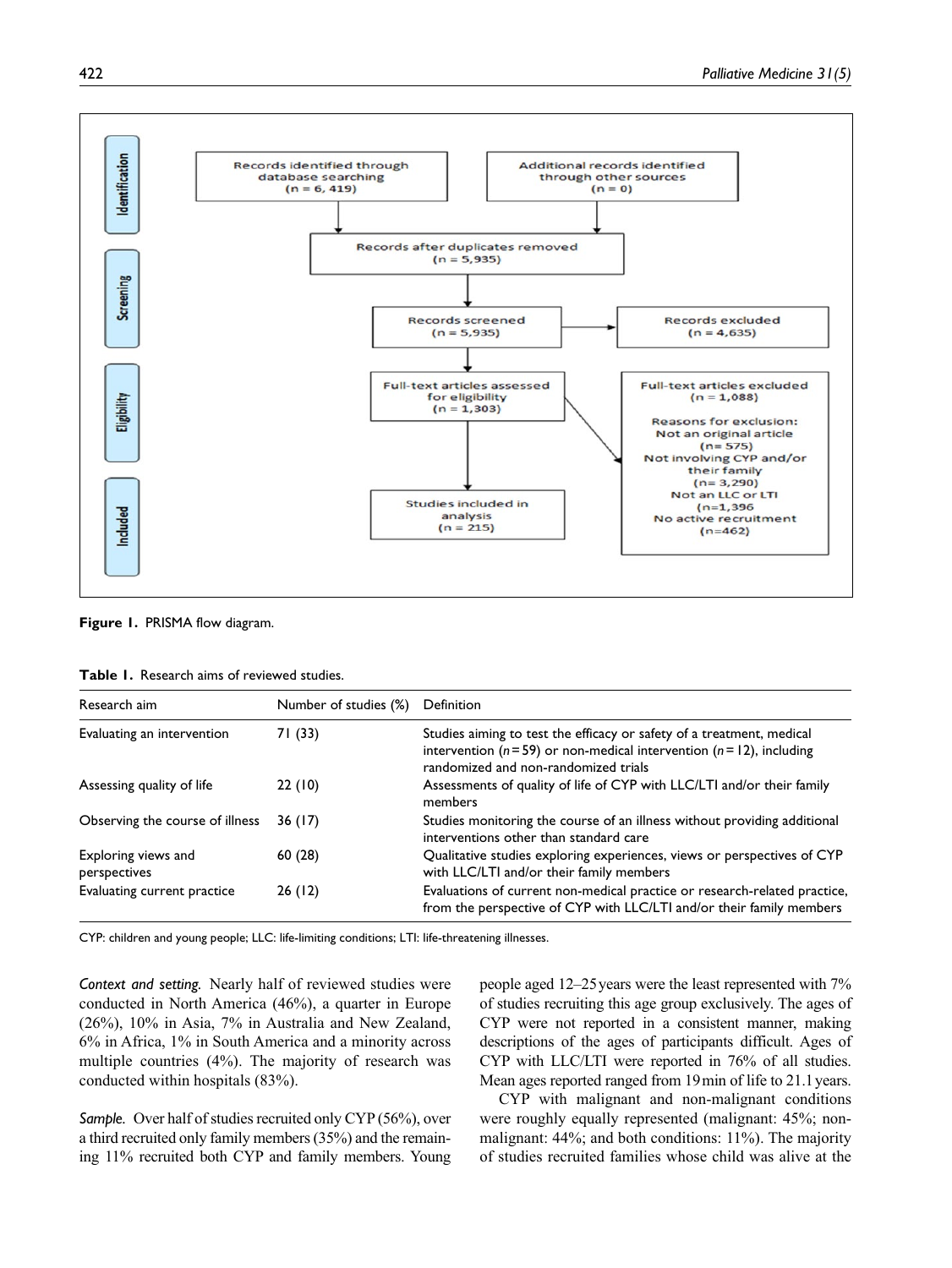**Table 2.** Summary of characteristics of reviewed studies, *n* (%).

|                                   | All studies<br>$(n=215)$ | Evaluating an<br>intervention<br>$(n=71, 33\%)$ | Assessing<br>quality of life<br>$(n=22, 10\%)$ | Observing<br>course of illness<br>$(n=36, 17%)$ | <b>Exploring views</b><br>or perspectives<br>$(n=60, 28%)$ | Evaluating<br>current practice<br>$(n=26, 12%)$ |
|-----------------------------------|--------------------------|-------------------------------------------------|------------------------------------------------|-------------------------------------------------|------------------------------------------------------------|-------------------------------------------------|
| Sample, n (%)                     |                          |                                                 |                                                |                                                 |                                                            |                                                 |
| CYP only                          | 116(56)                  | 66 (93)                                         | 6(27)                                          | 34 (95)                                         | 9(16)                                                      | 1(4)                                            |
| Family members only               | 75 (35)                  | 2(3)                                            | 11(50)                                         | 2(5)                                            | 43 (71)                                                    | 17 (65)                                         |
| Both CYP and family members       | 24 (11)                  | 3(4)                                            | 5(23)                                          |                                                 | 8(13)                                                      | 8(31)                                           |
| CYP alive at recruitment          | 170 (79)                 | 70 (98)                                         | 17(77)                                         | 33 (92)                                         | 37(62)                                                     | 13(50)                                          |
| Diagnosis, n (%)                  |                          |                                                 |                                                |                                                 |                                                            |                                                 |
| Malignant                         | 96 (45)                  | 33 (47)                                         | 8(36)                                          | 12(33)                                          | 27 (45)                                                    | 16(62)                                          |
| Non-malignant                     | 95 (44)                  | 38 (53)                                         | 9(41)                                          | 23(64)                                          | 23(38)                                                     | 2(8)                                            |
| Mixed malignant or non-           | 24 (11)                  |                                                 | 5(23)                                          | 1(3)                                            | 10(17)                                                     | 8(30)                                           |
| malignant                         |                          |                                                 |                                                |                                                 |                                                            |                                                 |
| Design                            |                          |                                                 |                                                |                                                 |                                                            |                                                 |
| Qualitative                       | 54 (25)                  | 2(3)                                            | 3(14)                                          | $\left(3\right)$                                | 41 (68)                                                    | 7(27)                                           |
| <b>Ouantitative</b>               | 152(71)                  | 69 (97)                                         | 16(73)                                         | 35 (97)                                         | 16(27)                                                     | 16(62)                                          |
| Mixed methods                     | 9(4)                     |                                                 | 3(14)                                          |                                                 | 3(5)                                                       | 3(11)                                           |
| Methodology, n (%)                |                          |                                                 |                                                |                                                 |                                                            |                                                 |
| <b>Interviews</b>                 | 57(27)                   |                                                 | 7(32)                                          | 3(8)                                            | 39 (65)                                                    | 8(31)                                           |
| <b>Ouestionnaires</b>             | 49 (23)                  |                                                 | 15(68)                                         | 2(6)                                            | 17(28)                                                     | 15(58)                                          |
| Physiological measures            | 40 (19)                  | 10(14)                                          | -                                              | 29 (80)                                         |                                                            | 1(4)                                            |
| Experimental (randomized)         | 29(12)                   | 29(41)                                          |                                                |                                                 |                                                            |                                                 |
| Experimental (non-<br>randomized) | 33(15)                   | 32 (45)                                         |                                                | $\left( 3\right)$                               |                                                            | 1(4)                                            |
| Other                             | 8(4)                     |                                                 |                                                | $\vert$ (3)                                     | 4(7)                                                       | I(4)                                            |

CYP: children and young people.

start of the study (79%). In almost half of the 45 studies (47%), recruiting bereaved families, recruitment occurred more than 1 year after bereavement (Table 2).

*Study design.* Most studies were quantitative (71%), 25% were qualitative, while mixed-methods studies were uncommon (4%). Over a quarter of studies (27%) used interviews, 27% used experimental methods, 23% used questionnaires, 19% recorded physiological measures and 4% of studies used other methods.

# *Recruitment strategies – procedures used for identifying, inviting and consenting eligible patients and their families to research*

Information concerning the methods of participant recruitment was not often reported (Table 3).

*Identification of potential participants.* Over half of the studies did not report *how* potential participants were identified (64%). In the 78 studies reporting this, nearly one-third identified potential participants using medical records (29%) and a quarter used clinic attendance (26%).

Less than a quarter of studies reported the person responsible for identifying potential participants (24%). Physicians identified potential participants in nearly half of the studies providing this information (48%). Studies evaluating an intervention or observing the course of an illness were least likely to report how potential participants were identified, whereas those evaluating current practice were most likely to report their methods for participant identification.

*Invitation of participants.* Over three quarters of studies did not report *who* invited potential participants (76%). In research evaluating an intervention, including treatment for disease, 96% of studies did not provide this information. In studies reporting this, it was most often a researcher (40%) or a physician (20%). Across all studies, 68% did not report the methods used for participant invitation, over half of those reporting this invited participants by letter (54%) and around a third invited participants in person (32%).

*Consenting of participants.* All studies required informed consent prior to participation; however, specifically who provided consent was not reported in 22% of studies. The majority of studies recruiting both CYP and their family (that provided this information) obtained CYP consent/ assent in additional to parental consent (78%).

# *Recruitment rates and completeness of reporting*

*Numbers of potential participants screened and the proportion found to be eligible.* The numbers of participants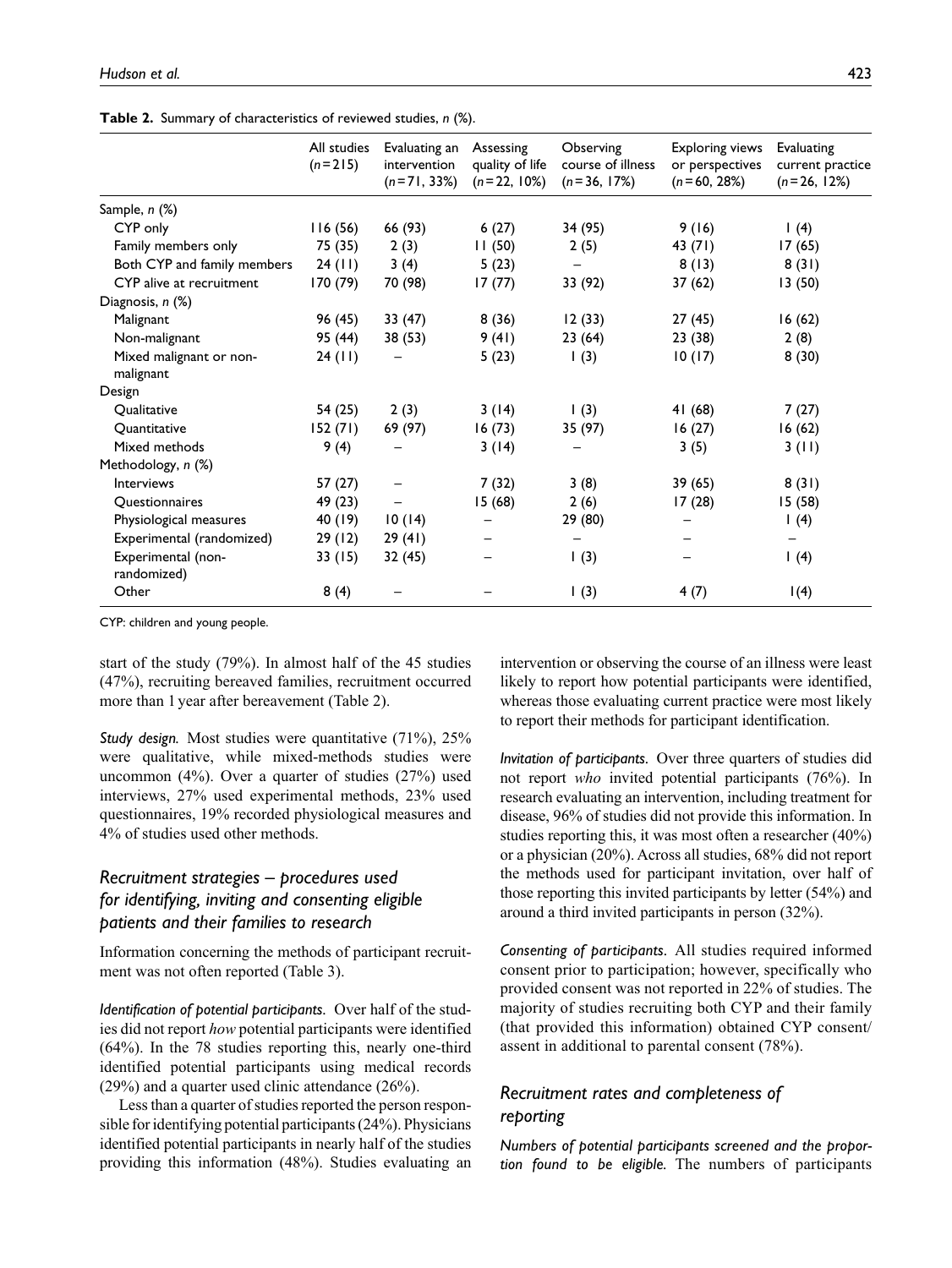| <b>Table 3.</b> Methods used for the identification and invitation of participants and details of who provided consent for participation. |  |  |  |  |  |  |
|-------------------------------------------------------------------------------------------------------------------------------------------|--|--|--|--|--|--|
|                                                                                                                                           |  |  |  |  |  |  |

|                                         | All studies,<br>n(%) | Evaluating an<br>intervention<br>$(n=71, 33\%)$ | Assessing<br>quality of life<br>$(n=22, 10\%)$ | Observing<br>course of illness<br>$(n=36, 17%)$ | <b>Exploring views</b><br>or perspectives<br>$(n=60, 28%)$ | Evaluating<br>current practice<br>$(n=26, 12%)$ |
|-----------------------------------------|----------------------|-------------------------------------------------|------------------------------------------------|-------------------------------------------------|------------------------------------------------------------|-------------------------------------------------|
| Identification of participants - method |                      |                                                 |                                                |                                                 |                                                            |                                                 |
| Medical records                         | 25(12)               | 5(7)                                            | 2(9)                                           | 5(14)                                           | 9(15)                                                      | 4(15)                                           |
| Clinic attendance                       | 20(9)                | 2(3)                                            | 2(9)                                           | 3(8)                                            | 10(17)                                                     | 3(12)                                           |
| Database/registry                       | 19(9)                | 3(4)                                            | 4(18)                                          | 2(6)                                            | 5(8)                                                       | 5(19)                                           |
| Participation in previous research      | 7(3)                 | $\overline{\phantom{m}}$                        | 1(5)                                           | 3(8)                                            | 2(3)                                                       | $\mathsf{I}$ (4)                                |
| Other                                   | 7(3)                 | 2(2)                                            | 1(5)                                           | $\overline{\phantom{0}}$                        | 3(5)                                                       | 1(4)                                            |
| Not reported                            | 137(64)              | 59 (83)                                         | 12(55)                                         | 23(64)                                          | 31(52)                                                     | 12 (46)                                         |
| Identification of participants - person |                      |                                                 |                                                |                                                 |                                                            |                                                 |
| Physician                               | 26(12)               | $\overline{\phantom{m}}$                        | 3(14)                                          | 3(8)                                            | 17(28)                                                     | 3(12)                                           |
| Researcher                              | 10(5)                | $\mathsf{I}(\mathsf{I})$                        | 1(5)                                           | 1(3)                                            | 1(2)                                                       | 6(23)                                           |
| <b>Nurse</b>                            | 5(2)                 | $\overline{\phantom{m}}$                        | 1(5)                                           | $\overline{\phantom{0}}$                        | 3(5)                                                       | 1(4)                                            |
| Other                                   | 11(5)                | 2(2)                                            | 3(14)                                          | $\overline{\phantom{0}}$                        | 5(8)                                                       | 1(4)                                            |
| Not reported                            | 163(76)              | 68 (96)                                         | 14(64)                                         | 32 (89)                                         | 34 (57)                                                    | 15(58)                                          |
| Invitation of participants - method     |                      |                                                 |                                                |                                                 |                                                            |                                                 |
| Letter                                  | 37(17)               | $\overline{\phantom{m}}$                        | 8(36)                                          | $\overline{\phantom{m}}$                        | 20(33)                                                     | 9(35)                                           |
| In person                               | 22(10)               | 2(3)                                            | 2(9)                                           | 2(6)                                            | 11(18)                                                     | 5(19)                                           |
| Email                                   | $\vert$ (l)          | $\qquad \qquad -$                               | $\overline{\phantom{m}}$                       |                                                 | 1(2)                                                       | $\overline{\phantom{m}}$                        |
| Telephone                               | 2(1)                 |                                                 | $\overline{\phantom{0}}$                       | $\qquad \qquad -$                               | 2(4)                                                       | $\overline{\phantom{0}}$                        |
| Other                                   | 7(4)                 |                                                 | 1(5)                                           | 1(3)                                            | 3(5)                                                       | 2(8)                                            |
| Not reported                            | 146(68)              | 69 (97)                                         | 11(50)                                         | 33 (92)                                         | 23 (38)                                                    | 10(39)                                          |
| Invitation of participants - person     |                      |                                                 |                                                |                                                 |                                                            |                                                 |
| Researcher                              | 20(9)                | 3(4)                                            | 1(5)                                           | 1(3)                                            | 10(17)                                                     | 5(19)                                           |
| Physician                               | 10(5)                | $\overline{\phantom{m}}$                        |                                                | $\qquad \qquad$                                 | 7(12)                                                      | 3(12)                                           |
| <b>Nurse</b>                            | 8(4)                 | $\overline{\phantom{0}}$                        | 1(5)                                           | $\overline{\phantom{0}}$                        | 6(10)                                                      | 1(4)                                            |
| Other                                   | 12(6)                | 2(2)                                            | 2(9)                                           | 1(3)                                            | 5(8)                                                       | 2(8)                                            |
| Not reported                            | 165(77)              | 66 (93)                                         | 18(82)                                         | 34 (94)                                         | 32(53)                                                     | 15(58)                                          |
| Consenting of participants              |                      |                                                 |                                                |                                                 |                                                            |                                                 |
| Parents only                            | 109(50)              | 34 (48)                                         | 10(46)                                         | 18(50)                                          | 37 (62)                                                    | 10(39)                                          |
| CYP only                                | 4(2)                 | $\vert$ (l)                                     | 1(5)                                           |                                                 | 2(3)                                                       |                                                 |
| Parents and CYP                         | 52 (24)              | 14(20)                                          | 2(9)                                           | 11(31)                                          | 5(8)                                                       | 7(27)                                           |
| Parents and siblings                    | 2(1)                 | $\overline{\phantom{m}}$                        | 1(5)                                           | $\qquad \qquad -$                               | 1(2)                                                       | 1(4)                                            |
| Siblings                                | 2(1)                 |                                                 |                                                |                                                 | (2)                                                        | 1(4)                                            |
| Parents, siblings and CYP               | $\vert$ (l)          |                                                 |                                                |                                                 | (2)                                                        |                                                 |
| Not reported                            | 48 (22)              | 19(27)                                          | 6(27)                                          | 6(17)                                           | 10(17)                                                     | 7(27)                                           |

CYP: children and young people.

screened for eligibility were not consistently reported; over three quarters of studies did not report this (77%) (Table 4).

It was not possible to calculate the proportion of eligible participants out of those screened in 80% of studies. Where this proportion could be calculated, 24% found less than half of those screened to be eligible and 76% found over half of screened to be eligible for participation.

*Proportion approached out of those eligible.* The proportion of eligible participants approached was not reported in nearly three quarters of studies (74%). Of the minority of studies providing this information (*n*=55), all approached over 50% and the majority approached between 75% and 100% of individuals eligible for participation (93%).

*Proportion consented out of those approached.* The proportion of eligible participants consented out of those approached could not be calculated in over half of the studies (62%). Of the 82 studies providing this information, the majority consented more than half of approached participants (84%), while 16% recruited less than half those approached.

*Recruitment rate (proportion recruited out of those eligible).* Just over 10% of studies reported recruitment targets; of these, 71% met their target. Over three quarters (77%) of studies did not provide the necessary information to calculate recruitment rates. In the 49 studies where this was possible, around a third recruited less than 50% of eligible participants (31%).

## *Reasons for non-enrolment*

A total of 19% of studies approached all eligible participants. In 7% of studies, all invited participants decided to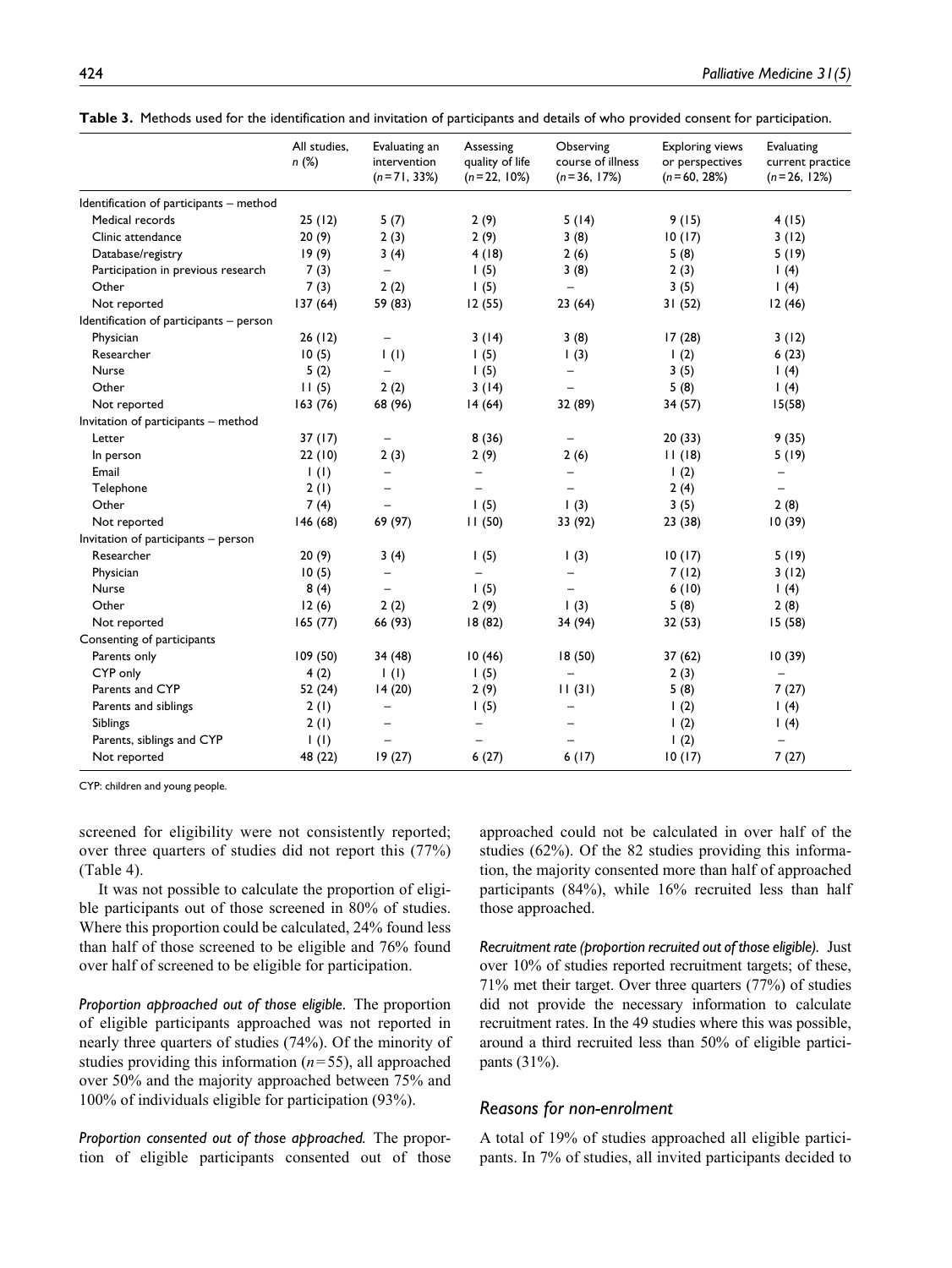|                                                               | All studies, | Evaluating an | Assessing       | Observing         | <b>Exploring views</b> | Evaluating       |  |
|---------------------------------------------------------------|--------------|---------------|-----------------|-------------------|------------------------|------------------|--|
|                                                               | n(%)         | intervention  | quality of life | course of illness | or perspectives        | current practice |  |
|                                                               |              | $(n=71, 33%)$ | $(n=22, 10\%)$  | $(n=36, 17%)$     | $(n=60, 28%)$          | $(n=26, 12%)$    |  |
| Numbers of potential participants screened                    |              |               |                 |                   |                        |                  |  |
| $<$ 50                                                        | 7(3)         | 4(6)          |                 | 1(3)              | 1(2)                   | 1(4)             |  |
| $50 - 100$                                                    | 8(4)         | 2(3)          | 1(5)            | 2(6)              | 1(2)                   | 2(8)             |  |
| $101 - 1000$                                                  | 29(14)       | 10(14)        | 4(18)           | 5(15)             | 7(12)                  | 3(12)            |  |
| > 1000                                                        | 5(2)         | 2(3)          |                 | 2(6)              |                        | 1(4)             |  |
| Not reported                                                  | 166(77)      | 53 (75)       | 17(77)          | 26(72)            | 51(85)                 | 19(73)           |  |
| Percentage of eligible participants out of those screened     |              |               |                 |                   |                        |                  |  |
| $0 - 50$                                                      | 10(5)        | 5(7)          | 1(5)            | 2(6)              | 1(2)                   | 2(8)             |  |
| $51 - 100$                                                    | 31(15)       | 10(16)        | 3(14)           | 6(17)             | 4(7)                   | 7(27)            |  |
| Not reported                                                  | 173 (80)     | 55 (77)       | 18(81)          | 16(44)            | 55 (92)                | 17 (65)          |  |
| Proportion approached out of those eligible (%)               |              |               |                 |                   |                        |                  |  |
| $0 - 50$                                                      |              |               |                 |                   |                        |                  |  |
| $51 - 100$                                                    | 55 (26)      | 18(25)        | 5(23)           | 8(22)             | 16 (26)                | 8(31)            |  |
| Not reported                                                  | 160(74)      | 53 (75)       | 17(77)          | 28 (78)           | 44 (73)                | 18 (69)          |  |
| Proportion consented out of those approached (%)              |              |               |                 |                   |                        |                  |  |
| $0 - 50$                                                      | 13(6)        | 3(4)          | 1(5)            |                   | 5(9)                   | 4(16)            |  |
| $51 - 100$                                                    | 69 (32)      | 24(34)        | 5(23)           | 13(72)            | 18(29)                 | 8(34)            |  |
| Not reported                                                  | 133(62)      | 44 (62)       | 16(73)          | 21(58)            | 37(62)                 | 14 (54)          |  |
| Recruitment rate (percentage recruited out of those eligible) |              |               |                 |                   |                        |                  |  |
| $0 - 50$                                                      | 15(7)        | 8(11)         | 2(10)           | 2(6)              | 1(2)                   | 2(8)             |  |
| $51 - 100$                                                    | 34(16)       | 12(17)        | 4(18)           | 7(19)             | 6(10)                  | 5(19)            |  |
| Not reported                                                  | 166(77)      | 51(72)        | 16(73)          | 27(75)            | 53 (88)                | 19(73)           |  |

**Table 4.** Recruitment rates, numbers of participants screened, found to be eligible, approached and consented in all studies.

take part. Despite the majority of studies not approaching all eligible participants, 66% did not report reasons for this and 80% did not report reasons given by potential participants for deciding not to participate.

*Reasons for not approaching eligible participants (non-invitation).* Of the 20% of studies reporting reasons for not contacting eligible participants, the most commonly cited were missing participant data (either clinical or contact,  $n=25$ ), judgements from clinicians of participant unsuitability  $(n=14)$ , unanticipated death  $(n=13)$  or caregivers denying approach (*n*=9). Other reasons included logistical considerations (e.g. distance participants lived from hospital,  $n=7$ ), researchers' perception of participant unsuitability (*n*=2) and communication difficulties (*n*=2).

*Reasons given by participants for non-enrolment (non-participation).* For studies in which not all eligible participants were recruited, 14% reported reasons given by potential participants for non-participation. Lack of interest was the most commonly reported reason  $(n=10)$ , followed by participants' perception of practical (*n*=9) and psychological burdens associated with research participation (*n*=6). Personal reasons  $(n=5)$ , the child's condition  $(n=3)$ , caregivers' perceptions that their child needed their attention (*n*=3) and refusal to consent to medical/surgical protocols  $(n=1)$  or to randomization  $(n=1)$  were also reported.

# *Researchers' experiences of recruitment*

Text regarding researchers' experiences of recruitment were extracted from 58 studies (26%). This was coded thematically in relation to stages of participant recruitment.

*Identification of potential participants.* The unpredictable course and nature of illnesses and differing institutional policies and practices across research sites were reported as barriers to the identification of potentially eligible participants in four studies. Strategies used to facilitate the identification of eligible participants included widening inclusion criteria (e.g. changing the number of years since bereavement<sup>28</sup>) or seeking support from lay steering groups ('The parent advisors had particular interest in improving palliative care services and programs and volunteered to assist'29).

*Invitation of participants.* Perceived barriers to the invitation of potential participants included gatekeeping from both professionals ('staff … often chose not to approach families where the child was at the end of life') and parents ('In most cases the mother received the initial telephone call … This evolved as another layer of gatekeeping'9). Logistical factors such as being unable to contact potential participants were also reported as barriers ('Many young people were not consistently engaging with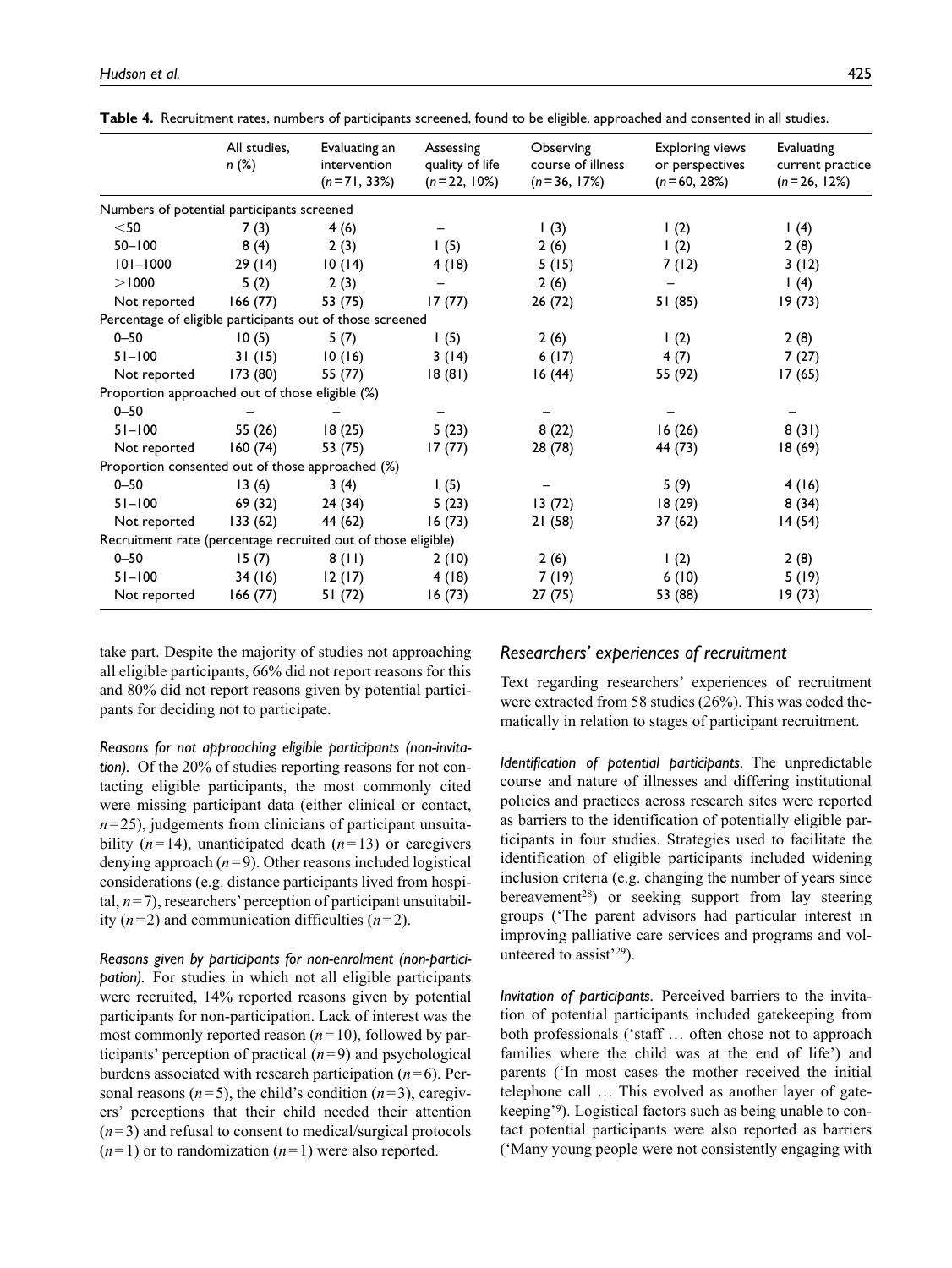Strategies used to facilitate invitation and recruitment processes included considerations of the method and timing of invitations ('6-24months after bereavement was chosen to facilitate recall whilst being sensitive to the emotional requirements of parents'), outlining participants' options during the invitation period ('Providing opportunities for parents or formal carers to be present during meetings was welcomed by both the young people and parents/formal carers'30) or providing monetary incentives.

*Consenting of participants.* Barriers to obtaining consent included overcoming participants' attitudes or preconceptions towards research ('Some parents felt that their son/ daughter would be unable to participate as they were either non-verbal or had severe learning disabilities'30), logistical factors and CYP characteristics ('Symptoms such as fatigue can keep children in critical condition from participating in research'31)

Methods found to facilitate the consenting process included incorporating a degree of flexibility ('Rather than press for a decision on participation, they [participants] were advised they would be contacted after a week or so to discuss the study further'32), the attributes of the research team ('Recruitment to the study depended on the appointment of an appropriately qualified and experienced research officer'9) and attitudes of potential participants ('The majority of families treated in other hospitals … approached the physician themselves to discuss the possibility of an autopsy for research aims<sup>'33</sup>).

# **Discussion**

This review explored systematically how CYP with LLC/ LTI and their families have been identified, invited and consented to research, internationally, in the last 5years.

## *Statement of principle findings*

The majority of reviewed studies did not describe the methods employed in the identification, invitation or consenting of participants or the numbers considered or approached at each stage of the recruitment process. The lack of reporting observed that the proportion of eligible participants recruited (recruitment rates) could not be calculated in over three quarters of studies. This hindered our exploration of differences in recruitment practices between different types of research and to identify areas of good practice.

Where such information was available, we found that the documented reasons for non-invitation included missing clinical or contact data, or clinician judgements of participant unsuitability. The documented reasons for eligible patients deciding not to take part included lack of interest and participants' perceptions of potential burdens.

The observed lack of reporting practices has implications for the interpretation and generalizability of the current evidence base underpinning the care and treatment of CYP with LLC/LTI and their families. Research with this population is open to the potential for bias for a number of reasons, whether this is due to characteristics of the population, the environment in which it is conducted or the different parties involved in their care. Without knowing who was considered and ultimately included or excluded from research, we cannot be sure that the results obtained are valid, generalizable and relevant for the populations that we are interested in. Moving forward research needs to be reported transparently in order for readers to be able to draw their own conclusions about how to use the information available.

# *Relationship with previous research and current reporting standards*

Clinicians were most often reported to be responsible for the identification of potentially eligible participants and there is potential for this process to be influenced by clinician gatekeeping. As 80% of reviewed studies did not report how many screened participants were identified as eligible, we cannot expand further on this based on the findings of this review.

Strategies to overcome barriers to the invitation of participants reported included obtaining advice from steering groups and parent advisory committees. This is in line with current guidance advocating for the involvement of patients and the public in research design and conduct.16

Guidance and standards are in place for the conduct and reporting of research<sup>34</sup> including the CONSORT (Consolidated Standards of Reporting Trials) statement,35 the TREND (Transparent Reporting of Evaluations with Nonrandomized Designs) guidelines,<sup>36</sup> STROBE (STrengthening the Reporting of OBservational studies in Epidemiology) guidelines $37$  and for research with palliative populations, the MORECare Statement.21,38

While the CONSORT statement asks authors to provide information about the numbers of participants screened, identified as eligible and to provide reasons for excluding participants, not all journals require authors to follow reporting guidelines. Indeed information required by the CONSORT is not consistently reported in paediatric randomized controlled trials.39,40 This lack of adherence to guidelines could go some way to explaining the inconsistencies and inadequacies of reporting evidenced in this review.

## *The impact of inadequate reporting in research*

Much research conducted with CYP with LLC/LTI and their families acknowledges its limited generalizability,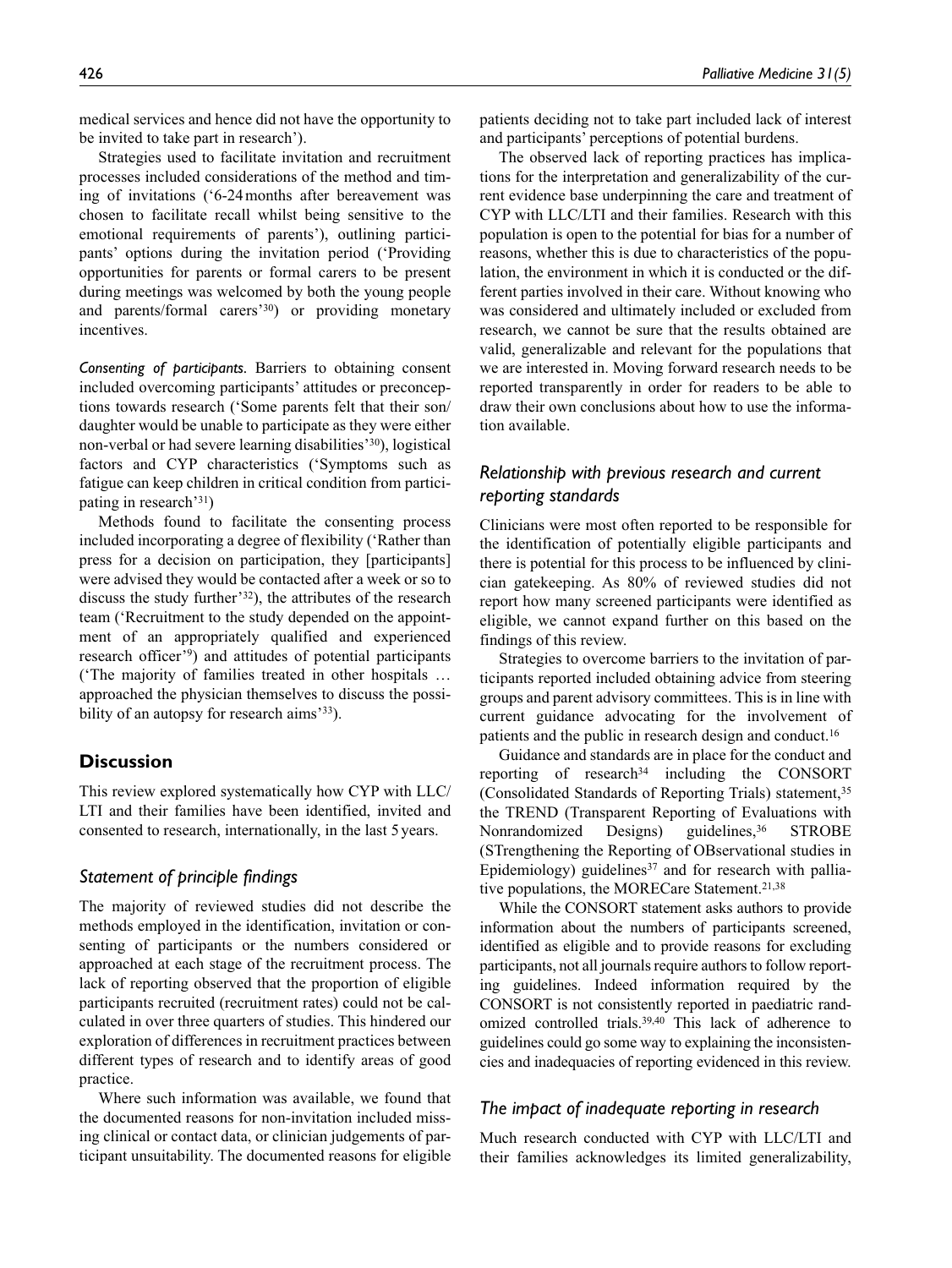but fails to report precisely to whom the research is generalizable to. Without the provision of more transparent information about the recruitment of CYP with LLC/LTI, it will be difficult to develop a sound understanding of the nature of barriers to research and for solutions to be generated and shared.

Our objective to explore what could be learnt from current research regarding recruitment practices was limited by a lack of reporting. Such learning is important to enhance success of future projects, thereby reducing waste and unnecessary exposure of CYP to suboptimal practices. Inadequate reporting of recruitment practices limits our capacity to judge study quality, risk of bias, representativeness of samples, generalizability of results and ultimately the applicability of findings. This has worrying implications for the policies which are underpinned by the current evidence base.

## *Strengths and limitations*

The lack of reporting about recruitment processes meant that while we were able to conduct a narrative synthesis of the data, and a thematic synthesis of text from the discussion section of included papers provided, it was not possible to conduct an analysis of the association between research aim, recruitment strategies and recruitment rates.

We recognize that one potential explanation for the lack of information about recruitment processes may be related to journal constraints and word limits. In addition, for some variables, such as reasons for non-participation, researchers may not have access to this information, or may not have had the ethical approvals to collect and record data on non-participation. Nonetheless, the rate of recruitment reporting is lower than we had anticipated.

Our review was limited to studies published in English over the last 5years, which may have introduced the potential for a language or publishing bias; however, studies from a range of countries were included. We restricted ourselves to the last 5years for both practical reasons (limited resources) and in order to focus on the most current reporting practices. We did not include studies with mixed populations (studies recruiting CYP with LLC/LTI plus healthy controls or professionals involved in their care). Given the uniqueness of this population, we wanted to focus exclusively on CYP with LLC/LTI and their families. We are unable to comment on the reporting of recruitment practices in studies recruiting more heterogeneous populations.

The inclusion and analysis of informal data in systematic reviews are not common but have been successfully implemented in a few pioneering studies.27,41 Informal evidence provided a richer, fuller picture of recruitment than formal evidence alone. However, as relevant text was extracted from just over a quarter of reviewed studies (26%), the potential for biases within the data reviewed exists.

A potential criticism of this review could be the grouping of both medical (e.g. drug trials) and psychosocial

studies under the research aim 'evaluating an intervention'. We acknowledge that requirements and methodologies of studies within this category vary, yet these are the only studies for which there is the potential for direct physical participant benefit. The majority of studies within this category evaluated a medical intervention and from the data reported, there appears to be minimal differences between research with different aims in terms of recruitment methodologies used and recruitment rates achieved.

### *Recommendations for reporting of recruitment*

In order to strengthen the evidence base and inform the development of future research and policies to improve the care and treatment of CYP with LLC/LTI and their families, greater clarity is needed in the reporting of research conducted with this population.

Future research should endeavour to provide transparent accounts of participant recruitment. In order to achieve this goal, we would urge authors to report recruitment methods and practices and we would encourage journals to make this part of the manuscript submission requirements. The use of online supplementary material facilities should be used where authors are constrained by word limits.

## *Implications for future research*

Based on the content of recently published papers, we cannot judge the impact of different recruitment strategies or the extent of impact of the barriers reported due to the inadequacies of current reporting practices. Explorations of the effectiveness of different identification, invitation and recruitment strategies and the impact of flexibility in recruitment may serve to strengthen the evidence base and advance the care and treatment of CYP with LLC/LTI and their families. Further reviews of existing literature, including studies with mixed populations (those recruiting CYP with LLC/LTI plus healthy controls or professionals involved in their care), could prove illuminating.

This review has pooled the experiences of researchers' recruiting CYP with LLC/LTI and their families to research in an attempt to explore recruitment practices employed, barriers encountered and steps taken to overcome them. Expanding this approach and further drawing upon both researchers' and participants' experiences and expertise could enable solutions to be generated, developed, implemented and shared among the research community. Researchers' recommendations for facilitating the recruitment of this population spoke to the importance of listening to the views and preferences of potential participants with regard to research participation, and accommodating these preferences where possible.

We cannot presume to know what constitutes an unacceptable burden to research participation from the perspective of CYP with LLC/LTI and/or their families. Providing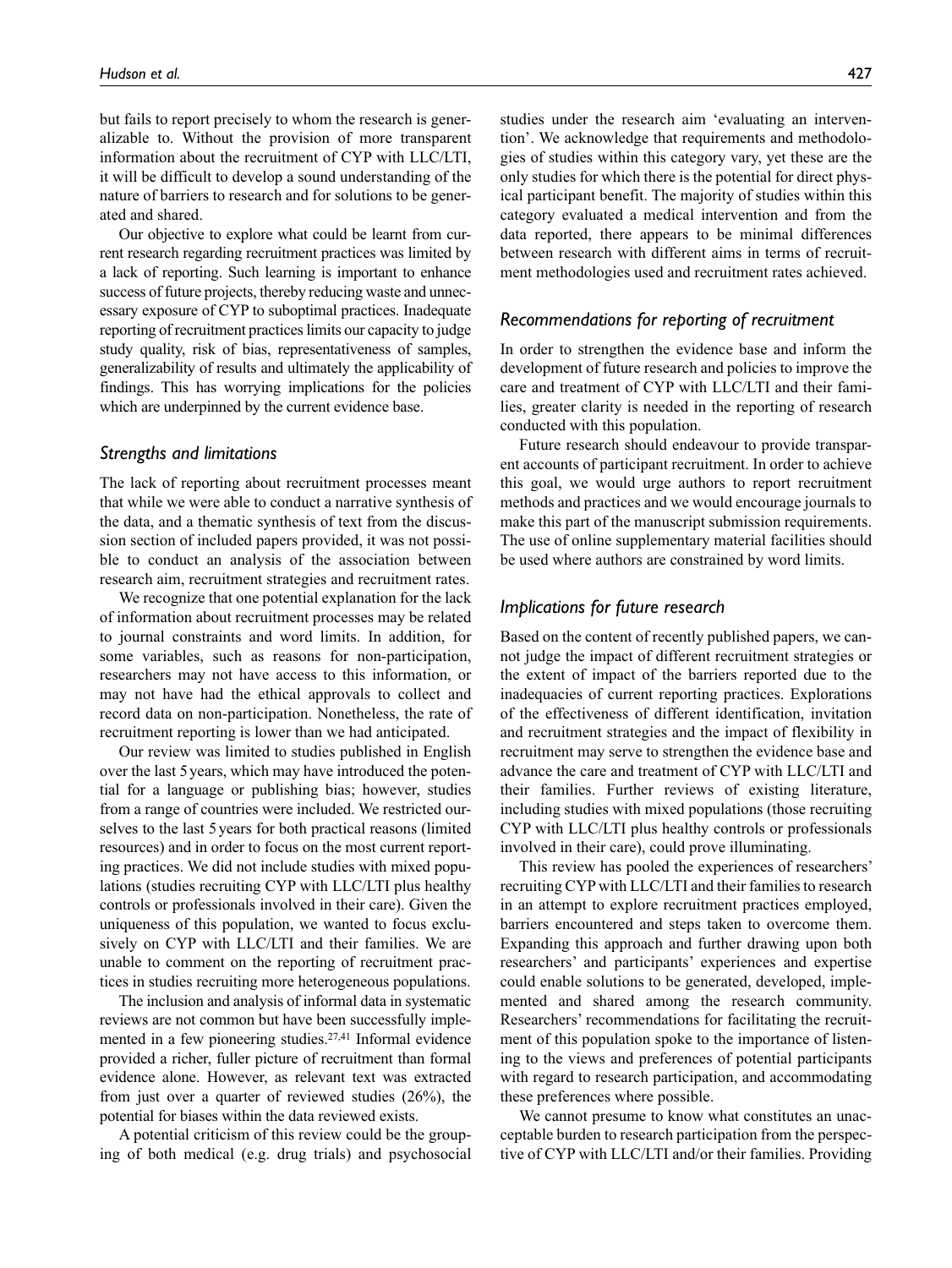consenting participants, in research of all designs, with the opportunity to share their reasons for deciding to participate, and their views on what constitutes a burden or barrier to research could provide meaningful and useful insights into the research experience of this population and could inform the development of future research design and recruitment.

### **Acknowledgements**

The authors acknowledge Margaret Comac (advice regarding whether diagnoses could be considered life-limiting or lifethreatening), Lizzie Chambers (advice on interests and concerns of organizations using data about CYP with LLC/LTI and/or their families), Doug Hall (PPI), Kate Hall (PPI), Thines Ganeshamoorthy (PPI) and Grazia Manzotti (assistance with search strategy).

## **Author contribution**

B.F.H. designed and ran the search strategy, screened the articles, extracted data, analysed the results, drafted and approved the final manuscript as submitted. L.J.M.O and B.C. designed the search strategy, screened the articles, extracted data, analysed the results, reviewed the manuscript and approved the final manuscript as submitted. V.V. designed the search strategy, extracted data and approved the final manuscript as submitted. L.J., M.L., M.B-L. and P.S. conceptualized the study, reviewed the manuscript and approved the final manuscript as submitted.

### **Declaration of conflicting interests**

The author(s) declared no potential conflicts of interest with respect to the research, authorship, and/or publication of this article.

## **Funding**

The author(s) disclosed receipt of the following financial support for the research, authorship, and/or publication of this article: B.F.H.'s post is supported by The Health Foundation (grant code G25 512881 2LAAB), L.J.M.O.'s post is supported by Great Ormond Street Children's Charity (G25 513947 2LGC), M.B.- L.'s post is supported by funding from The True Colors Trust (grant code G25 511830 2LGA), M.L. was supported by the National Institute for Health Research (NIHR) Collaboration for Leadership in Applied Health Research and Care (CLAHRCs) North Thames at Bart's Health NHS Trust. The views expressed are those of the author(s) and not necessarily those of the NHS, the NIHR or the Department of Health. B.C., V.V., L.J. and P.S.' posts are supported by Marie Curie core funding to the Marie Curie Palliative Care Research Department, UCL, grant MCCC-FCO-11-U.

## **References**

- 1. Fraser LK, Miller M, Hain R, et al. Rising national prevalence of life-limiting conditions in children in England. *Pediatrics* 2012; 129(4): e923–e929.
- 2. Baum D. *A guide to the development of children's palliative care services* (Report of a Joint Working Party of the Association for Children with Life-Threatening or Terminal

Conditions and Their Families and the Royal College of Paediatrics and Child Health). Bristol: Association for Children with Life-Threatening or Terminal Conditions and their Families, 1997.

- 3. Keeley PW. Improving the evidence base in palliative medicine: a moral imperative. *J Med Ethics* 2008; 34(10): 757–760.
- 4. Duke S and Bennett H. Review: a narrative review of the published ethical debates in palliative care research and an assessment of their adequacy to inform research governance. *Palliat Med* 2010; 24(2): 111–126.
- 5. Addington-Hall J. Research sensitivities to palliative care patients. *Eur J Cancer Care* 2002; 11(3): 220–224.
- 6. Steele R, Cadell S, Siden H, et al. Impact of research participation on parents of seriously ill children. *J Palliat Med* 2014; 17(7): 788–796.
- 7. Hinds PS, Burghen EA and Pritchard M. Conducting endof-life studies in pediatric oncology. *Western J Nurs Res* 2007; 29(4): 448–465.
- 8. Ewing G, Rogers M, Barclay S, et al. Recruiting patients into a primary care based study of palliative care: why is it so difficult? *Palliat Med* 2004; 18(5): 452–459.
- 9. Stevens MM, Lord BA, Proctor M-T, et al. Research with vulnerable families caring for children with life-limiting conditions. *Qual Health Res* 2010; 20(4): 496–505.
- 10. Tomlinson D, Bartels U, Hendershot E, et al. Challenges to participation in paediatric palliative care research: a review of the literature. *Palliat Med* 2007; 21(5): 435–440.
- 11. Hynson JL, Aroni R, Bauld C, et al. Research with bereaved parents: a question of how not why. *Palliat Med* 2006; 20(8): 805–811.
- 12. Scott DA, Valery PC, Boyle FM, et al. Does research into sensitive areas do harm? Experiences of research participation after a child's diagnosis with Ewing's sarcoma. *Med J Aust* 2002; 177(9): 507–510.
- 13. Olcese ME and Mack JW. Research participation experiences of parents of children with cancer who were asked about their child's prognosis. *J Palliat Med* 2012; 15(3): 269–273.
- 14. Hellems MA, Gurka KK and Hayden GF. A review of the Journal of Pediatrics: the first 75 years. *J Pediatr* 2009; 155(1): 16–20.
- 15. Kumar SP. Reporting of pediatric palliative care: a systematic review and quantitative analysis of research publications in palliative care journals. *Indian J Palliat Care* 2011; 17(3): 202–209.
- 16. Modi N, Vohra J, Preston J, et al. Guidance on clinical research involving infants, children and young people: an update for researchers and research ethics committees. *Arch Dis Child* 2014; 99: 887–891.
- 17. Nuffield Council on Bioethics. *Children and clinical research: ethical issues*. Nuffield Council on Bioethics: London, 2015.
- 18. Medical Research Council (MRC). *MRC ethics guide*. London: MRC, 2004.
- 19. Royal College of Paediatrics, Child Health: Ethics Advisory Committee. Guidelines for the ethical conduct of medical research involving children. *Arch Dis Child* 2000; 82(2): 177–182.
- 20. Bluebond-Langner M, Belasco JB, Goldman A, et al. Understanding parents' approaches to care and treatment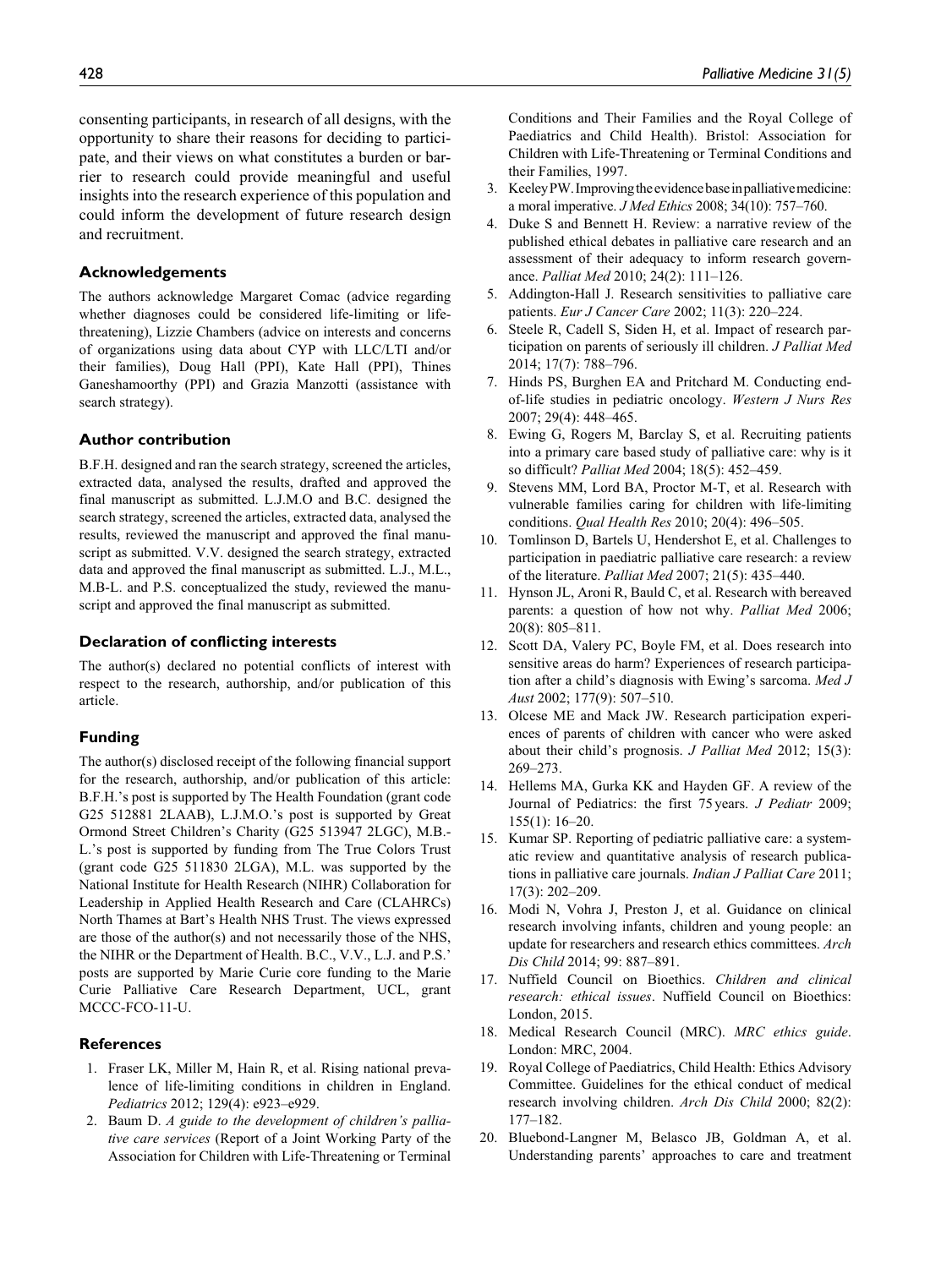of children with cancer when standard therapy has failed. *J Clin Oncol* 2007; 25(17): 2414–2419.

- 21. Higginson I, Evans C, Grande G, et al. Evaluating complex interventions in end of life care: the MORECare Statement on good practice generated by a synthesis of transparent expert consultations and systematic reviews. *BMC Med* 2013; 11(1): 111.
- 22. Gross CP, Mallory R, Heiat A, et al. Reporting the recruitment process in clinical trials: who are these patients and how did they get there? *Ann Intern Med* 2002; 137(1): 10–16.
- 23. Hain R, Devins M, Hastings R, et al. Paediatric palliative care: development and pilot study of a 'Directory' of lifelimiting conditions. *BMC Palliat Care* 2013; 12(1): 43.
- 24. Beecham E, Candy B, Howard R, et al. Pharmacological interventions for pain in children and adolescents with lifelimiting conditions. *Cochrane Database Syst Rev* 2015; 3, [http://onlinelibrary.wiley.com/doi/10.1002/14651858.](http://onlinelibrary.wiley.com/doi/10.1002/14651858.CD010750.pub2/abstract) [CD010750.pub2/abstract](http://onlinelibrary.wiley.com/doi/10.1002/14651858.CD010750.pub2/abstract)
- 25. Bluebond-Langner M, Beecham E, Candy B, et al. Preferred place of death for children and young people with life-limiting and life-threatening conditions: a systematic review of the literature and recommendations for future inquiry and policy. *Palliat Med* 2013; 27(8): 705–713.
- 26. Thomas J and Harden A. Methods for the thematic synthesis of qualitative research in systematic reviews. *BMC Med Res Methodol* 2008; 8: 45.
- 27. Langford R, Bonell C, Jones H, et al. Obesity prevention and the Health promoting Schools framework: essential components and barriers to success. *Int J Behav Nutr Phys Act* 2015; 12(1): 15.
- 28. Eilegard A, Steineck G, Nyberg T, et al. Bereaved siblings' perception of participating in research – a nationwide study. *Psychooncology* 2013; 22(2): 411–416.
- 29. Robert R, Zhukovsky DS, Mauricio R, et al. Bereaved parents' perspectives on pediatric palliative care. *J Soc Work End Life Palliat Care* 2012; 8(4): 316–338.
- 30. Mitchell W and Sloper P. Making choices in my life: listening to the ideas and experiences of young people in the UK who communicate non-verbally. *Children Youth Serv Rev* 2011; 33: 521–527.
- 31. Gaab EM, Owens RG and MacLeod RD. The voices of young New Zealanders involved in pediatric palliative care. *J Palliat Care* 2013; 29: 186–192.
- 32. Bradford N, Young J, Armfield NR, et al. A pilot study of the effectiveness of home teleconsultations in paediatric palliative care. *J Telemed Telecare* 2012; 18(8): 438–442.
- 33. Caretti V, Jansen MH, van Vuurden DG, et al. Implementation of a multi-institutional diffuse intrinsic pontine glioma autopsy protocol and characterization of a primary cell culture. *Neuropathol Appl Neurobiol* 2013; 39: 426–436.
- 34. APA Publications and Communications Board Working Group on Journal Article Reporting Standards. Reporting standards for research in psychology: why do we need them? What might they be? *Am Psychol* 2008; 63(9): 839–851.
- 35. Altman DG, Schulz KF, Moher D, et al. The revised CONSORT statement for reporting randomized trials:

explanation and elaboration. *Ann Intern Med* 2001; 134(8): 663–694.

- 36. Des Jarlais DC, Lyles C and Crepaz N. Improving the reporting quality of nonrandomized evaluations of behavioral and public health interventions: the TREND statement. *Am J Public Health* 2004; 94(3): 361–366.
- 37. Von Elm E, Altman DG, Egger M, et al. The Strengthening the Reporting of Observational Studies in Epidemiology (STROBE) statement: guidelines for reporting observational studies. *BMJ* 2007; 45(4): 247–251.
- 38. Gysels M, Evans CJ, Lewis P, et al. MORECare research methods guidance development: recommendations for ethical issues in palliative and end-of-life care research. *Palliat Med* 2013; 27(10): 908–917.
- 39. Brooks R, Higgins G and Webster A. Systematic review of randomized controlled trial quality in pediatric kidney transplantation. *Pediatr Nephrol* 2010; 25(12): 2383– 2392.
- 40. DeMauro SB, Giaccone A, Kirpalani H, et al. Quality of reporting of neonatal and infant trials in high-impact journals. *Pediatrics* 2011; 128(3): e639–e644.
- 41. Sutcliffe K, O'Mara A, Caird J, et al. *Paediatric medication error: a systematic review of the extent and nature of the problem in the UK and international interventions to address it*. London: EPPI-Centre, Social Science Research Unit, UCL Institute of Education, University of London, 2014.

# **Appendix 1**

# *MEDLINE search terms*

1. Children and young people

Neonate\* or newborn or new born or infant\* or child\* or adolescen\* or pediatric or paediatric\* or baby or babies or toddler\* or juvenile\* or boy\* or girl\* OR 'child' [MeSH Terms]) OR 'infant' [MeSH Terms]) OR 'adolescent' [MeSH Terms]) OR 'pediatrics' [MeSH Terms].

2. Life-limiting conditions and life-threatening illnesses

palliative) OR life threatening) OR life limiting) OR end of life) OR terminal care) OR terminal illness) OR bereave\*) OR death) OR dying) OR 'palliative care' [MeSH Terms]) OR 'terminally ill' [MeSH Terms]) OR 'death' [MeSH Terms]) OR 'terminal care' [MeSH Terms]) OR 'bereavement' [MeSH Terms].

3. Invitation and recruitment practices

(participat\* or recruit\* or enrol\* or invit\* or select\* or attitude\* to research or accrual or enlist\* or non-participat\*)) OR ('patient selection' [MeSH Terms] OR 'patient participation' [MeSH Terms] OR 'research subjects' [MeSH Terms] OR 'researcher-subject relations' [MeSH Terms] OR 'refusal to participate' [MeSH])))))).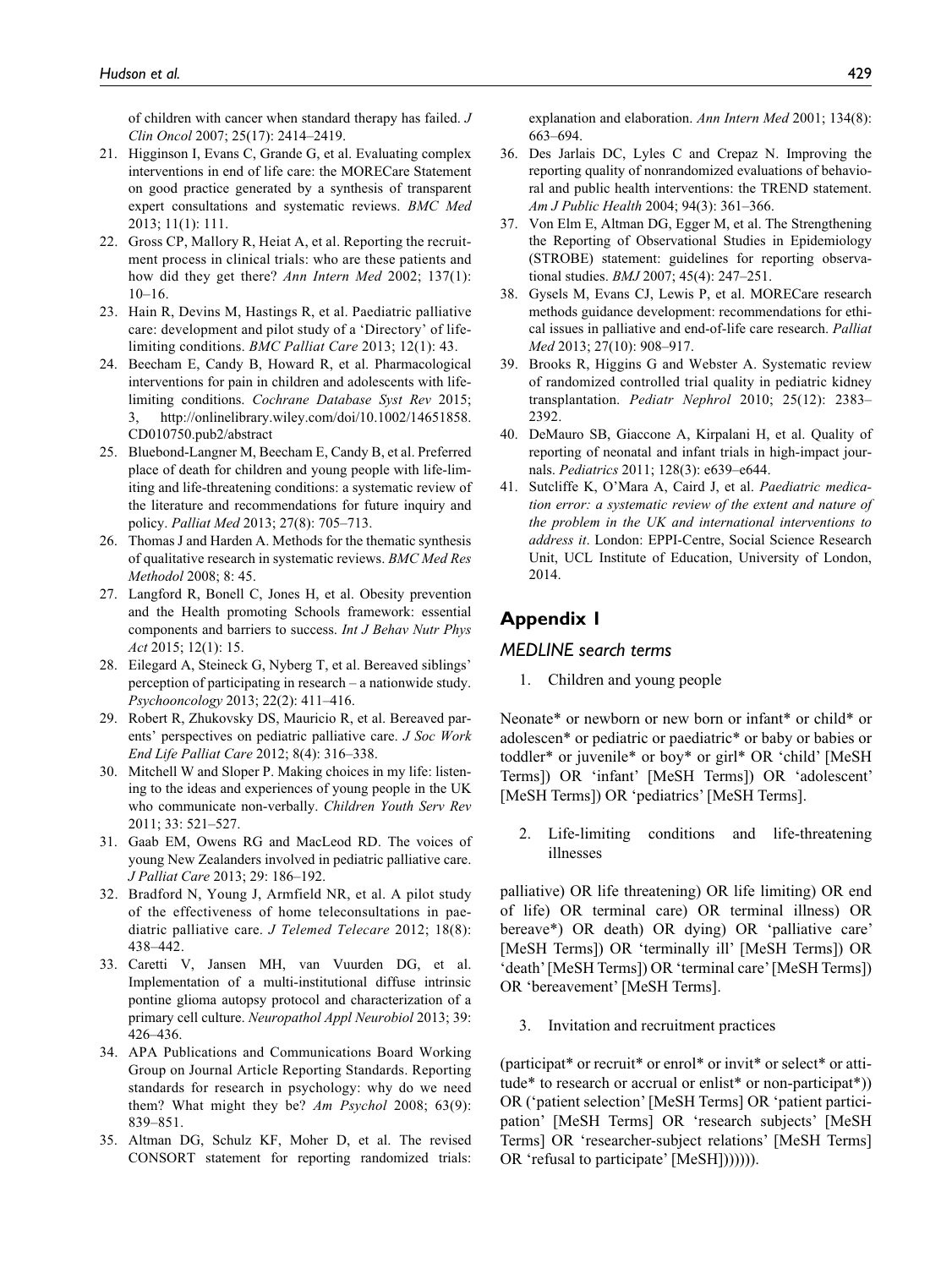# **Appendix 2**

# *References of reviewed studies*

## **Studies aiming to evaluate an intervention**

- Adams MS, Khan NZ, Begum SA, et al. Feeding difficulties in children with cerebral palsy: low-cost caregiver training in Dhaka, Bangladesh. *Child Care Health Dev* 2012; 38(6): 878–888.
- Adzick NS, Thom EA, Spong CY, et al. A randomized trial of prenatal versus postnatal repair of myelomeningocele. *N Engl J Med* 2011; 364: 993–1004.
- Akber A, Portale AA and Johansen KL. Use of pedometers to increase physical activity among children and adolescents with chronic kidney disease. *Pediatr Nephrol* 2014; 29(8): 1395–1402.
- Albers E, Donahue BS, Milne G, et al. Perioperative plasma F(2)-Isoprostane levels correlate with markers of impaired ventilation in infants with single-ventricle physiology undergoing stage 2 surgical palliation on the cardiopulmonary bypass. *Pediatr Cardiol* 2012; 33: 562–568.
- Almond CS, Morales DL, Blackstone EH, et al. Berlin Heart EXCOR pediatric ventricular assist device for bridge to heart transplantation in US children. *Circulation* 2013; 127(16): 1702–1711.
- Altarabsheh SE, Dearani JA, Burkhart HM, et al. Outcome of septal myectomy for obstructive hypertrophic cardiomyopathy in children and young adults. *Ann Thorac Surg* 2013; 95: 663–669.
- Ancora G, Maranella E, Grandi S, et al. Early predictors of short term neurodevelopmental outcome in asphyxiated cooled infants. A combined brain amplitude integrated electroencephalography and near infrared spectroscopy study. *Brain Dev* 2013; 35(1): 26–31.
- Azzopardi DV, Strohm B, Edwards AD, et al. Moderate hypothermia to treat perinatal asphyxial encephalopathy. *N Engl J Med* 2009; 361(14): 1349–1358.
- Baker DL, Schmidt ML, Cohn SL, et al. Outcome after reduced chemotherapy for intermediate-risk neuroblastoma. *N Engl J Med* 2010; 363(14): 1313–1323.
- Black AK, Sadanala UK, Mascio CE, Hornung CA and Keller BB. Challenges in implementing a pediatric cardiovascular home telehealth project. *Telemed J E Health* 2014; 20: 858–867.
- Cefalo G, Massimino M, Ruggiero A, et al. Temozolomide is an active agent in children with recurrent medulloblastoma/ primitive neuroectodermal tumor: an Italian multi-institutional phase II trial. *Neuro Oncol* 2014; 16(5): 748–753.
- Chagaluka G, Stanley C, Banda K, et al. Kaposi's sarcoma in children: an open randomised trial of vincristine, oral etoposide and a combination of vincristine and bleomycin. *Eur J Cancer* 2014; 50: 1472–1481.
- Cohen KJ, Gibbs IC, Fisher PG, et al. A phase I trial of arsenic trioxide chemoradiotherapy for infiltrating astrocytomas of childhood. *Neuro Oncol* 2013; 15(6): 783–787.
- Cohen KJ, Heideman RL, Zhou TN, et al. Temozolomide in the treatment of children with newly diagnosed diffuse intrinsic pontine gliomas: a report from the Children's Oncology Group. *Neuro Oncol* 2011; 13(4): 410–416.
- Cotton MF, Violari A, Otwombe K, et al. Early time-limited antiretroviral therapy versus deferred therapy in South

African infants infected with HIV: results from the children with HIV early antiretroviral (CHER) randomised trial. *Lancet* 2013; 382(9904): 1555–1563.

- Cuvelier GD, Baker TJ, Peddie EF, et al. A randomized, doubleblind, placebo-controlled clinical trial of megestrol acetate as an appetite stimulant in children with weight loss due to cancer and/or cancer therapy. *Pediatr Blood Cancer* 2014; 61(4): 672–679.
- Dilli D, Aydin B, Zenciroglu A, et al. Treatment outcomes of infants with cyanotic congenital heart disease treated with synbiotics. *Pediatrics* 2013; 132(4): E932–E938.
- Dingley J, Tooley J, Liu X, et al. Xenon ventilation during therapeutic hypothermia in neonatal encephalopathy: a feasibility study. *Pediatrics* 2014; 133(5): 809–818.
- Dworzak MN, Gaipa G, Schumich A, et al. Modulation of antigen expression in B-cell precursor acute lymphoblastic leukemia during induction therapy is partly transient: evidence for a drug-induced regulatory phenomenon. Results of the AIEOP-BFM-ALL-FLOW-MRD-Study Group. *Cytometry B Clin Cytom* 2010; 78: 147–153.
- Foster C, McDonald S, Frize G, et al. 'Payment by Results' financial incentives and motivational interviewing, adherence interventions in young adults with perinatally acquired HIV-1 infection: a pilot program. *AIDS Patient Care STDS* 2014; 28(1): 28–32.
- Gohar SF, Comito M, Price J, et al. Feasibility and parent satisfaction of a physical therapy intervention program for children with acute lymphoblastic leukemia in the first 6months of medical treatment. *Pediatr Blood Cancer* 2011; 56(5): 799–804.
- Granger M, Grupp SA, Kletzel M, et al. Feasibility of a tandem autologous peripheral blood stem cell transplant regimen for high risk neuroblastoma in a cooperative group setting: a Pediatric Oncology Group study: a report from the Children's Oncology Group. *Pediatr Blood Cancer* 2012; 59(5): 902–907.
- Hauser PM, Bernard T, Greub G, et al. Microbiota present in cystic fibrosis lungs as revealed by whole genome sequencing. *PLoS ONE* 2014; 9(3): e90934.
- Hayes-Jordan A, Green H, Ludwig J, et al. Toxicity of hyperthermic intraperitoneal chemotherapy (HIPEC) in pediatric patients with sarcomatosis/carcinomatosis: early experience and phase 1 results. *Pediatr Blood Cancer* 2012; 59(2): 395–397.
- Hessissen L, Khtar R, Madani A, et al. Improving the prognosis of pediatric hodgkin lymphoma in developing countries: a moroccan society of pediatric hematology and oncology study. *Pediatr Blood Cancer* 2013; 60(9): 1464–1469.
- Hickey EJ, Caldarone CA, Blackstone EH, et al. Biventricular strategies for neonatal critical aortic stenosis: high mortality associated with early reintervention. *J Thorac Cardiovasc Surg* 2012; 144(2): 409–+.
- Hoving MA, van Raak EPM, Spincemaille G, et al. Safety and one-year efficacy of intrathecal baclofen therapy in children with intractable spastic cerebral palsy. *Eur J Paediatr Neurol* 2009; 13: 247–256.
- Jakacki RI, Burger PC, Zhou TN, et al. Outcome of children with metastatic medulloblastoma treated with carboplatin during craniospinal radiotherapy: a children's oncology group phase I/II study. *J Clin Oncol* 2012; 30(21): 2648–2653.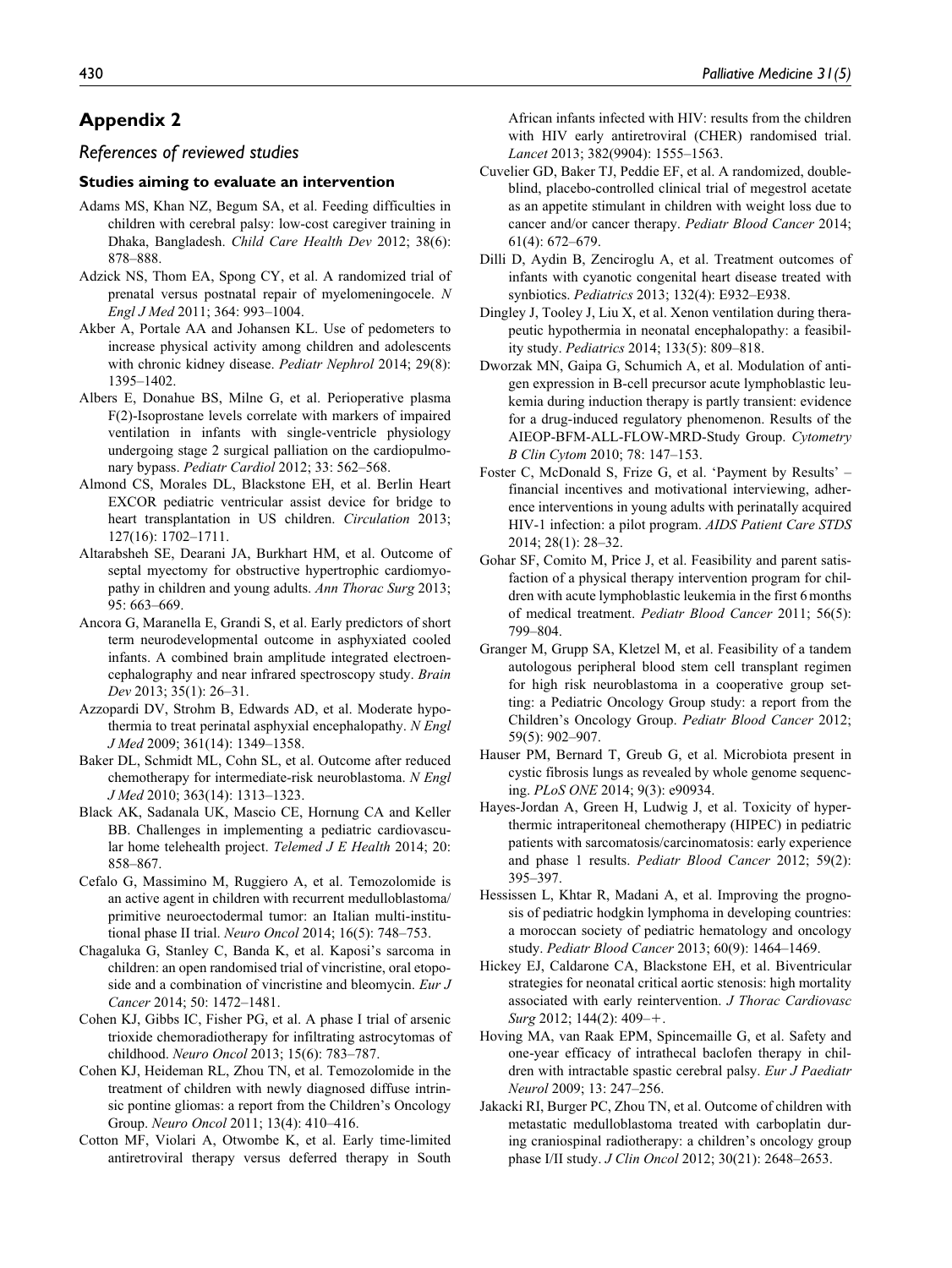- Jozwiak M, Harasymczuk P, Koch A, et al. Incidence and risk factors of hip joint pain in children with severe cerebral palsy. *Disabil Rehab* 2011; 33(15–16): 1367–1372.
- Karaman S, Vural S, Yildirmak Y, et al. Comparison of piperacillin tazobactam and cefoperazone sulbactam monotherapy in treatment of febrile neutropenia. *Pediatr Blood Cancer* 2012; 58(4): 579–583.
- Keating JJ, Simsic JM, Kogon BE, et al. Impact of early fundoplication or gastrostomy tube on midterm outcomes for patients with single ventricle. *J Thorac Cardiovasc Surg* 2012; 143: 891–895.
- Kishnani PS, Corzo D, Leslie ND, et al. Early treatment with alglucosidase alpha prolongs long-term survival of infants with Pompe disease. *Pediatr Res* 2009; 66(3): 329–335.
- Kumar R, Tripathi P, Baranwal M, et al. Randomized, controlled trial of oral ribavirin for Japanese encephalitis in children in Uttar Pradesh, India. *Clin Infect Dis* 2009; 48: 400–406.
- Latus H, Binder W, Kerst G, et al. Right ventricular-pulmonary arterial coupling in patients after repair of tetralogy of Fallot. *J Thorac Cardiovasc Surg* 2013; 146(6): 1366–1372.
- Lindsey JC, Hughes MD, Violari A, et al. Predictors of virologic and clinical response to nevirapine versus lopinavir/ ritonavir-based antiretroviral therapy in young children with and without prior nevirapine exposure for the prevention of mother-to-child HIV transmission. *Pediatr Infect Dis J* 2014; 33(8): 846–854.
- Lipshultz SE, Scully RE, Lipsitz SR, et al. Assessment of dexrazoxane as a cardioprotectant in doxorubicin-treated children with high-risk acute lymphoblastic leukaemia: long-term follow-up of a prospective, randomised, multicentre trial. *Lancet Oncol* 2010; 11(10): 950–961.
- MacDonald TJ, Vezina G, Stewart CF, et al. Phase II study of cilengitide in the treatment of refractory or relapsed highgrade gliomas in children: a report from the Children's Oncology Group. *Neuro Oncol* 2013; 15(10): 1438–1444.
- McJunkin JE, Nahata MC, Reyes E, et al. Safety and pharmacokinetics of ribavirin for the treatment of la crosse encephalitis. *Pediatr Infect Dis J* 2011; 30(10): 860–865.
- Meinhardt A, Burkhardt B, Zimmermann M, et al. Phase II window study on rituximab in newly diagnosed pediatric mature B-cell non-Hodgkin's lymphoma and Burkitt leukemia. *J Clin Oncol* 2010; 28(19): 3115–3121.
- Ndeezi G, Tumwine JK, Bolann BJ, et al. Zinc status in HIV infected Ugandan children aged 1–5 years: a cross sectional baseline survey. *BMC Pediatr* 2010; 10: 68.
- Nolbris MJ and Ahlstrom BH. Siblings of children with cancer – their experiences of participating in a person-centered support intervention combining education, learning and reflection: pre- and post-intervention interviews. *Eur J Oncol Nurs* 2014; 18(3): 254–260.
- Novak I, Cusick A and Lannin N. Occupational therapy home programs for cerebral palsy: double-blind, randomized, controlled trial. *Pediatrics* 2009; 124(4): e606–e614.
- Ohman A, Stromvall-Larsson E, Nilsson B, et al. Pulse oximetry home monitoring in infants with single-ventricle physiology and a surgical shunt as the only source of pulmonary blood flow. *Cardiol Young* 2013; 23: 75–81.
- Okomo U, Togun T, Oko F, et al. Mortality and loss to programme before antiretroviral therapy among HIV-infected

children eligible for treatment in The Gambia, West Africa. *AIDS Res Ther* 2012; 9: 28.

- Pasquali SK, Ohye RG, Lu MM, et al. Variation in perioperative care across centers for infants undergoing the Norwood procedure. *J Thorac Cardiovasc Surg* 2012; 144(4): 915–921.
- Pession A, Masetti R, Rizzari C, et al. Results of the AIEOP AML 2002/01 multicenter prospective trial for the treatment of children with acute myeloid leukemia. *Blood* 2013; 122: 170–178.
- Pickering D, Horrocks LM, Visser KS, et al. 'Every picture tells a story': interviews and diaries with children with cerebral palsy about adapted cycling. *J Paediatr Child Health* 2013; 49(12): 1040–1044.
- Prado JG, Prendergast A, Thobakgale C, et al. Replicative capacity of human immunodeficiency virus type 1 transmitted from mother to child is associated with pediatric disease progression rate. *J Virol* 2010; 84(1): 492–502.
- Radbill AE, Triedman JK, Berul CI, et al. Prospective evaluation of defibrillation threshold and postshock rhythm in young ICD recipients. *Pacing Clin Electrophysiol* 2012; 35(12): 1487–1493.
- Ridola V, Barone G, Lazzareschi I, et al. Feasibility study of 21-day-on/7-day-off temozolomide in children with brain tumors. *J Neurooncol* 2011; 103(1): 147–153.
- Sakzewski L, Carlon S, Shields N, et al. Impact of intensive upper limb rehabilitation on quality of life: a randomized trial in children with unilateral cerebral palsy. *Dev Med Child Neurol* 2012; 54(5): 415–423.
- Salzer WL, Asselin B, Supko JG, et al. Erwinia asparaginase achieves therapeutic activity after pegaspargase allergy: a report from the Children's Oncology Group. *Blood* 2013; 122(4): 507–514.
- Salzer WL, Jones TL, Devidas M, et al. Modifications to induction therapy decrease risk of early death in infants with acute lymphoblastic leukemia treated on Children's Oncology Group P9407. *Pediatr Blood Cancer* 2012; 59(5): 834–839.
- Sandlund JT, Pui CH, Zhou Y, et al. Effective treatment of advanced-stage childhood lymphoblastic lymphoma without prophylactic cranial irradiation: results of St Jude NHL13 study. *Leukemia* 2009; 23: 1127–1130.
- Shankaran S, Pappas A, McDonald SA, et al. Predictive value of an early amplitude integrated electroencephalogram and neurologic examination. *Pediatrics* 2011; 128(1): E112– E120.
- Simbruner G, Mittal RA, Rohlmann F, et al. Systemic hypothermia after neonatal encephalopathy: outcomes of neo. nEURO.network RCT. *Pediatrics* 2010; 126(4): E771– E778.
- Souid AK, Dubowy RL, Ingle AM, et al. A pediatric phase I trial and pharmacokinetic study of ispinesib: a Children's Oncology Group phase I consortium study. *Pediatr Blood Cancer* 2010; 55(7): 1323–1328.
- Srinivasan A, Kasow KA, Cross S, et al. Phase I study of the tolerability and pharmacokinetics of palifermin in children undergoing allogeneic hematopoietic stem cell transplantation. *Biol Blood Marrow Transplant* 2012; 18: 1309–1314.
- Srinivasan R, Asselin J, Gildengorin G, et al. A prospective study of ventilator-associated pneumonia in children. *Pediatrics* 2009; 123: 1108–1115.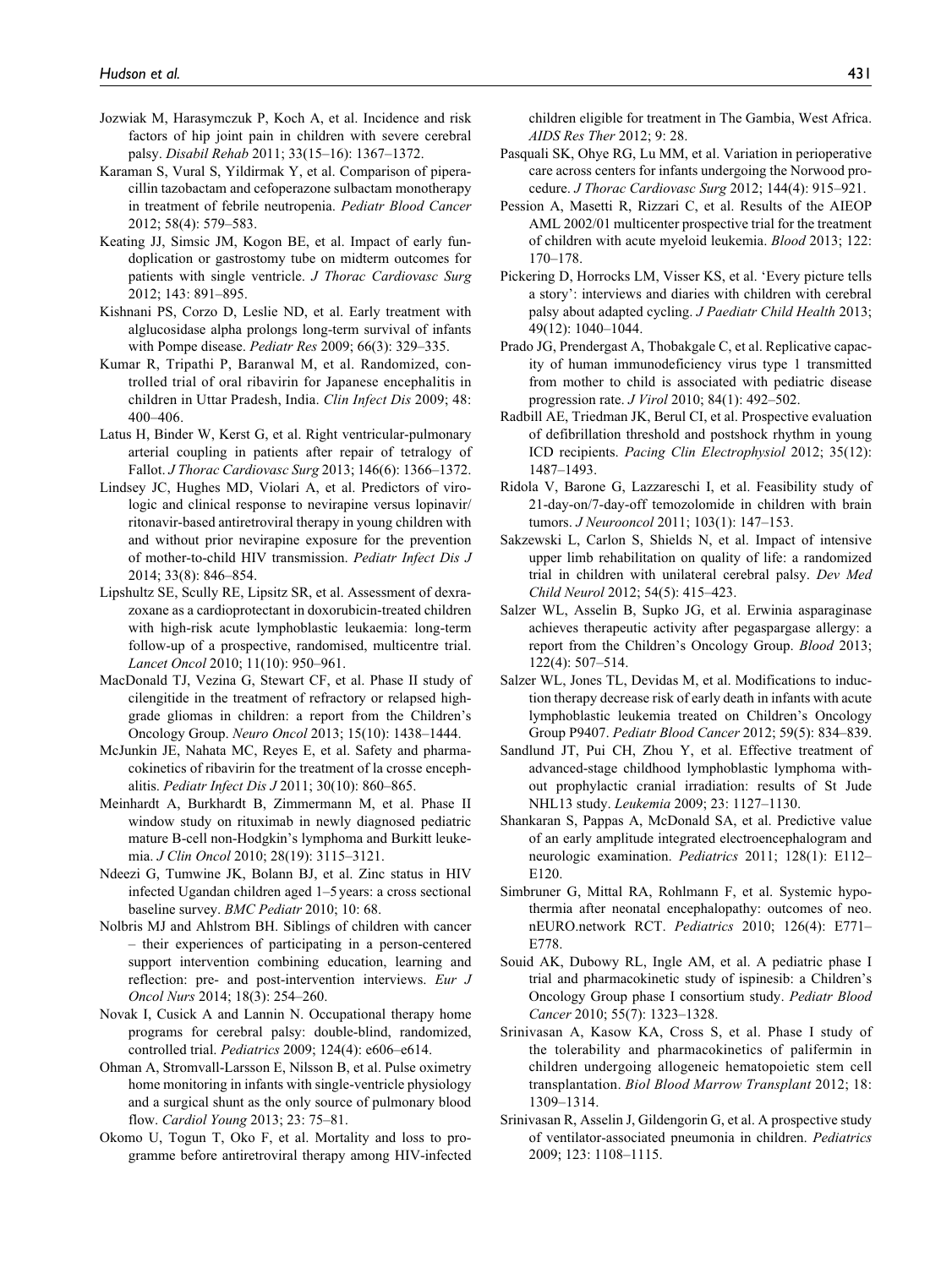- Sugimoto A, Ota N, Ibuki K, et al. Risk factors for adverse neurocognitive outcomes in school-aged patients after the Fontan operation(dagger). *Eur J Cardiothorac Surg* 2013; 44: 454–461.
- Sung L, Buxton A, Gamis A, et al. Life-threatening and fatal infections in children with acute myeloid leukemia: a report from the Children's Oncology Group. *J Pediatr Hematol Oncol* 2012; 34: e30–e35.
- Takenouchi T, Rubens EO, Yap VL, et al. Delayed onset of sleep-wake cycling with favorable outcome in hypothermic-treated neonates with encephalopathy. *J Pediatr* 2011; 159(2): 232–237.
- Tomizawa D, Tawa A, Watanabe T, et al. Appropriate dose reduction in induction therapy is essential for the treatment of infants with acute myeloid leukemia: a report from the Japanese Pediatric Leukemia/Lymphoma Study Group. *Int J Hematol* 2013; 98(5): 578–588.
- Uzark K, Wang Y, Rudd N, et al. Interstage feeding and weight gain in infants following the Norwood operation: can we change the outcome? *Cardiol Young* 2012; 22: 520–527.
- Van Poppel M, Klimo P, Dewire M, et al. Resection of infantile brain tumors after neoadjuvant chemotherapy: the St. Jude experience Clinical article. *J Neurosurg Pediatr* 2011; 8(3): 251–256.
- Violari A, Lindsey JC, Hughes MD, et al. Nevirapine versus ritonavir-boosted lopinavir for HIV-infected children. *N Engl J Med* 2012; 366(25): 2380–2389.
- Vora A, Goulden N, Wade R, et al. Treatment reduction for children and young adults with low-risk acute lymphoblastic leukaemia defined by minimal residual disease (UKALL 2003): a randomised controlled trial. *Lancet Oncol* 2013; 14(3): 199–209.
- Widemann BC, Arceci RJ, Jayaprakash N, et al. Phase 1 trial and pharmacokinetic study of the farnesyl transferase inhibitor tipifarnib in children and adolescents with refractory leukemias: a report from the Children's Oncology Group. *Pediatr Blood Cancer* 2011; 56(2): 226–233.
- Zaky W, Dhall G, Ji L, et al. Intensive induction chemotherapy followed by myeloablative chemotherapy with autologous hematopoietic progenitor cell rescue for young children newly-diagnosed with central nervous system atypical teratoid/rhabdoid tumors: the Head Start III experience. *Pediatr Blood Cancer* 2014; 61(1): 95–101.
- Zhou WH, Cheng GQ, Shao XM, et al. Selective head cooling with mild systemic hypothermia after neonatal hypoxicischemic encephalopathy: a multicenter randomized controlled trial in China. *J Pediatr* 2010; 157(3): 367–372, 372. e1–372.e3.
- Jones JK, Kamani SA, Bush PJ, et al. Development and evaluation of an educational interactive CD-ROM for teens with cancer. *Pediatr Blood Cancer* 2010; 55(3): 512–519.

### **Studies assessing quality of life**

- Abu-Saad Huijer H, Doumit M, Abboud S, et al. Quality of palliative care. Perspective of Lebanese patients with cancer. *J Med Liban* 2012; 60(2): 91–98.
- Al-Gamal E. Quality of life and anticipatory grieving among parents living with a child with cerebral palsy. *Int J Nurs Prac* 2013; 19(3): 288–294.
- Andrinopoulos K, Clum G, Murphy DA, et al. Health related quality of life and psychosocial correlates among HIVinfected adolescent and young adult women in the US. *AIDS Educ Prev* 2011; 23: 367–381.
- Bhattacharya M, Rajeshwari K and Saxena R. Demographic and clinical features of orphans and nonorphans at a pediatric HIV centre in North India. *Indian J Pediatr* 2010; 77(6): 627–631.
- Bradford N, Young J, Armfield NR, et al. A pilot study of the effectiveness of home teleconsultations in paediatric palliative care. *J Telemed Telecare* 2012; 18(8): 438–442.
- Byrne MW, Evan E, Goshin LS, et al. Parent self-efficacy for managing pain in seriously ill children and adolescents nearing end of life. *Palliat Support Care* 2011; 9: 137–147.
- Cadell S, Kennedy K and Hemsworth D. Informing social work practice through research with parent caregivers of a child with a life-limiting illness. *J Soc Work End Life Palliat Care* 2012; 8(4): 356–381.
- Caeymaex L, Jousselme C, Vasilescu C, et al. Perceived role in end-of-life decision making in the NICU affects long-term parental grief response. *Arch Dis Child Fetal Neonatal Ed* 2013; 98: F26–F31.
- Ceravolo F, Mascaro I, Sestito S, et al. Home treatment in paediatric patients with Hunter syndrome: the first Italian experience. *Italian J Pediatr* 2013; 39: 53.
- Engelen V, Koopman HM, Detmar SB, et al. Health-related quality of life after completion of successful treatment for childhood cancer. *Pediatr Blood Cancer* 2011; 56(4): 646–653.
- Jalmsell L, Onelov E, Steineck G, et al. Hematopoietic stem cell transplantation in children with cancer and the risk of longterm psychological morbidity in the bereaved parents. *Bone Marrow Transplant* 2011; 46(8): 1063–1070.
- Knapp C, Madden V, Revicki D, et al. Health status and healthrelated quality of life in a pediatric palliative care program. *J Palliat Med* 2012; 15(7): 790–797.
- Li HCW, Chung OKJ and Chiu SY. The impact of cancer on children's physical, emotional, and psychosocial well-being. *Cancer Nurs* 2010; 33(1): 47–54.
- O'Byrne ML, Mercer-Rosa L, et al. Morbidity in children and adolescents after surgical correction of truncus arteriosus communis. *Am Heart J* 2013; 166(3): 512–518.
- Reilly D, Huws J, Hastings R, et al. Life and death of a child with down syndrome and a congenital heart condition: experiences of six couples. *Intellect Dev Disabil* 2010; 48(6): 403–416.
- Reisi-Dehkordi N, Baratian H and Zargham-Boroujeni A. Challenges of children with cancer and their mothers: a qualitative research. *Iran J Nurs Midwifery Res* 2014; 19(4): 334–339.
- Rosenberg AR, Postier A, Osenga K, et al. Long-term psychosocial outcomes among bereaved siblings of children with cancer. *J Pain Symptom Manage* 2015; 49: 55–65.
- Schoenmaker NJ, Haverman L, Tromp WF, et al. Children of non-Western origin with end-stage renal disease in the Netherlands, Belgium and a part of Germany have impaired health-related quality of life compared with Western children. *Nephrol Dial Transplant* 2014; 29: 448–457.
- Steele R, Siden H, Cadell S, et al. Charting the territory: symptoms and functional assessment in children with progressive, non-curable conditions. *Arch Dis Child* 2014; 99: 754–762.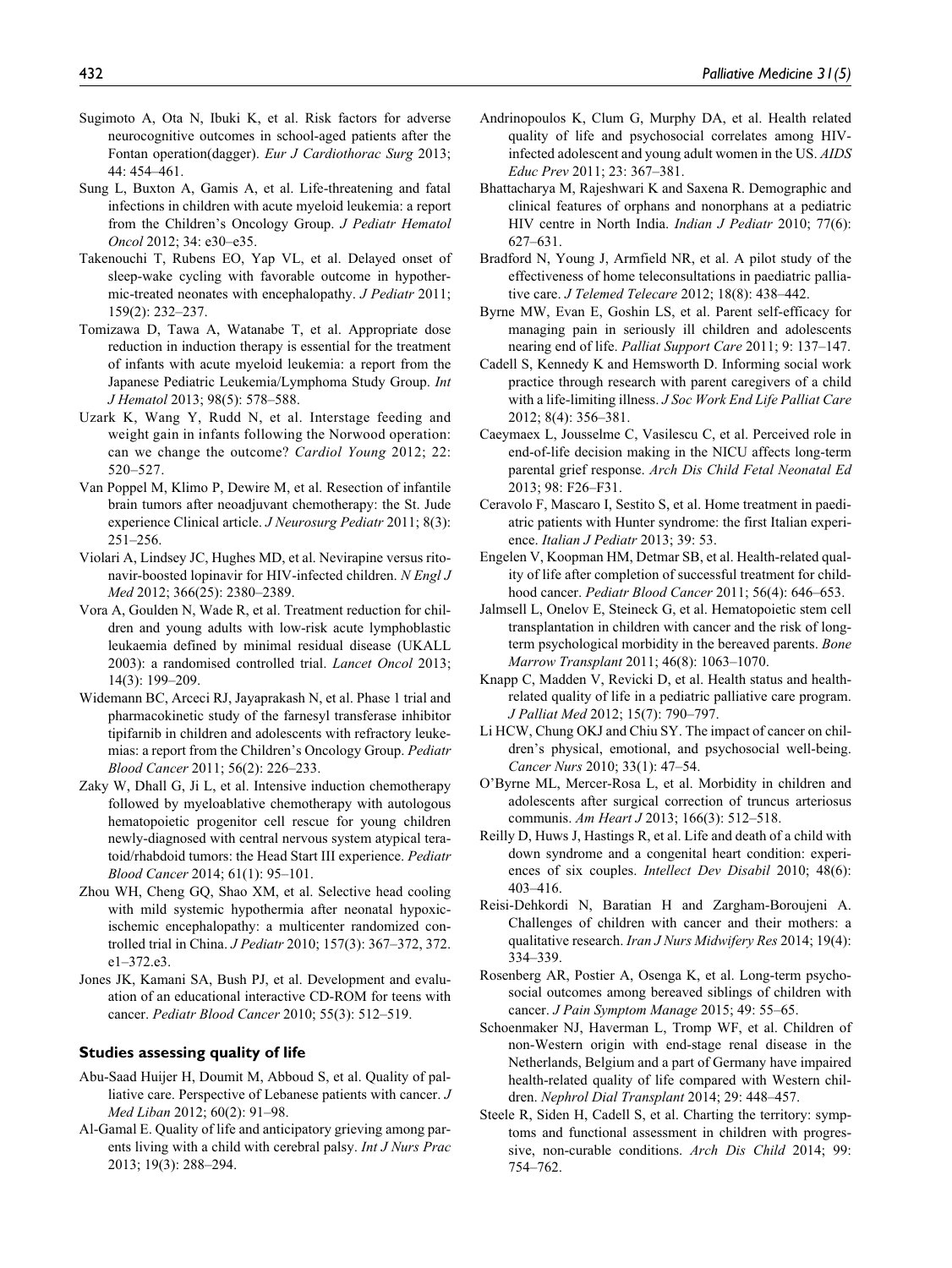- Syczewska M, Dembowska-Baginska B, Perek-Polnik M, et al. Gait pathology assessed with Gillette Gait Index in patients after CNS tumour treatment. *Gait Posture* 2010; 32: 358– 362.
- Tomlinson D, Hinds PS, Bartels U, et al. Parent reports of quality of life for pediatric patients with cancer with no realistic chance of cure. *J Clin Oncol* 2011; 29(6): 639–645.
- Whittingham K, Wee D, Sanders MR, et al. Predictors of psychological adjustment, experienced parenting burden and chronic sorrow symptoms in parents of children with cerebral palsy. *Child Care Health Dev* 2013; 39(3): 366–373.

#### **Studies observing the course of illness**

- Anga G, Barnabas R, Kaminiel O, et al. The aetiology, clinical presentations and outcome of febrile encephalopathy in children in Papua New Guinea. *Ann Trop Paediatr* 2010; 30(2): 109–118.
- Arnon R, Kerkar N, Davis MK, et al. Liver transplantation in children with metabolic diseases: the studies of pediatric liver transplantation experience. *Pediatr Transplant* 2010; 14(6): 796–805.
- Badiei Z, Khalesi M, Alami MH, et al. Risk factors associated with life-threatening infections in children with febrile neutropenia: a data mining approach. *J Pediatr Hematol Oncol* 2011; 33(1): E9–E12.
- Bonkowsky JL, Nelson C, Kingston JL, et al. The burden of inherited leukodystrophies in children. *Neurology* 2010; 75(8): 718–725.
- Bucuvalas J, Filipovich L, Yazigi N, et al. Immunophenotype predicts outcome in pediatric acute liver failure. *J Pediatr Gastroenterol Nutr* 2013; 56: 311–315.
- Chen I, Khaki L, Lindsey JC, et al. Association of pol diversity with antiretroviral treatment outcomes among HIV-infected African children. *Plos ONE* 2013; 8(11): e81213.
- Cheong JLY, Coleman L, Hunt RW, et al. Prognostic utility of magnetic resonance imaging in neonatal hypoxic-ischemic encephalopathy substudy of a randomized trial. *Arch Pediatr Adolesc Med* 2012; 166: 634–640.
- Chiu SN, Wu MH, Su MJ, et al. Coexisting mutations/polymorphisms of the long QT syndrome genes in patients with repaired Tetralogy of Fallot are associated with the risks of life-threatening events. *Hum Genet* 2012; 131(8): 1295– 1304.
- Cluca IM, Pop L, Tamas L, et al. Cystic fibrosis liver disease – from diagnosis to risk factors. *Rom J Morphol Embryol* 2014; 55: 91–95.
- Cortez MAA, Scrideli CA, Yunes JA, et al. mRNA expression profile of multidrug resistance genes in childhood acute lymphoblastic leukemia. Low expression levels associated with a higher risk of toxic death. *Pediatr Blood Cancer* 2009; 53(6): 996–1004.
- Elgendi HM, Mekawy MA, Wahab S, et al. AC133 Expression in Egyptian children with acute leukemia: impact on treatment response and disease outcome. *J Pediatr Hematol Oncol* 2010; 32: 286–293.
- Finkel RS, McDermott MP, Kaufmann P, et al. Observational study of spinal muscular atrophy type I and implications for clinical trials. *Neurology* 2014; 83(9): 810–817.
- Fukushima H, Fukushima T, Sakai A, et al. Polymorphisms of MTHFR associated with higher relapse/death ratio and

delayed weekly MTX administration in pediatric lymphoid malignancies. *Leukemia Res Treat* 2013; 2013: 238528.

- Gamis AS, Alonzo TA, Gerbing RB, et al. Natural history of transient myeloproliferative disorder clinically diagnosed in Down syndrome neonates: a report from the Children's Oncology Group Study A2971. *Blood* 2011; 118(26): 6752–6759.
- Gavidia R, Fuentes SL, Vasquez R, et al. Low socioeconomic status is associated with prolonged times to assessment and treatment, sepsis and infectious death in pediatric fever in El Salvador. *PLoS ONE* 2012; 7(8): e43639.
- Gnekow AK, Falkenstein F, von Hornstein S, et al. Long-term follow-up of the multicenter, multidisciplinary treatment study HIT-LGG-1996 for low-grade glioma in children and adolescents of the German Speaking Society of Pediatric Oncology and Hematology. *Neuro Oncol* 2012; 14(10): 1265–1284.
- Goergen SK, Ang H, Wong F, et al. Early MRI in term infants with perinatal hypoxic-ischaemic brain injury: interobserver agreement and MRI predictors of outcome at 2years. *Clin Radiol* 2014; 69(1): 72–81.
- Horn AR, Swingler GH, Myer L, et al. Early clinical predictors of a severely abnormal amplitude-integrated electroencephalogram at 48hours in cooled neonates. *Acta Paediatrica* 2013; 102: e378–e384.
- Lau DT, Hesson LB, Norris MD, et al. Prognostic significance of promoter DNA methylation in patients with childhood neuroblastoma. *Clin Cancer Res* 2012; 18(20): 5690–5700.
- Liu FT, Xiong YY, Zhao Y, et al. Identification of aberrant micro-RNA expression pattern in pediatric gliomas by microarray. *Diagn Pathol* 2013; 8: 158.
- Luhi F, Leibundgut K, Niggli FK, et al. Serious medical complications in children with cancer and fever in chemotherapyinduced neutropenia: results of the prospective multicenter SPOG 2003 FN study. *Pediatr Blood Cancer* 2012; 59: 90–95.
- Massaro AN, Chang T, Kadom N, et al. Biomarkers of brain injury in neonatal encephalopathy treated with hypothermia. *J Pediatr* 2012; 161(3): 434–440.
- Moodley A, Qin M, Singh KK, et al. Vitamin D-related host genetic variants alter HIV disease progression in children. *Pediatr Infect Dis J* 2013; 32: 1230–1236.
- Ottosson-Wadlund A, Ceder R, Preta G, et al. Requirement of apoptotic protease-activating factor-1 for bortezomibinduced apoptosis but not for Fas-mediated apoptosis in human leukemic cells. *Mol Pharmacol* 2013; 83: 245–255.
- Pietrzyk JJ, Bik-Multanowski M, Balwierz W, et al. Additional genetic risk factor for death in children with acute lymphoblastic leukemia: a common polymorphism of the MTHFR gene. *Pediatr Blood Cancer* 2009; 52: 364–368.
- Pisani F, Orsini M, Braibanti S, et al. Development of epilepsy in newborns with moderate hypoxic-ischemic encephalopathy and neonatal seizures. *Brain Dev* 2009; 31: 64–68.
- Radman M, Keller RL, Oishi P, et al. Preoperative B-type natriuretic peptide levels are associated with outcome after total cavopulmonary connection (Fontan). *J Thorac Cardiovasc Surg* 2014; 148: 212–219.
- Rainwater-Lovett K, Nkamba HC, Mubiana-Mbewe M, et al. Immunologic risk factors for early mortality after starting antiretroviral therapy in HIV-infected Zambian children. *AIDS Res Hum Retroviruses* 2013; 29(3): 479–487.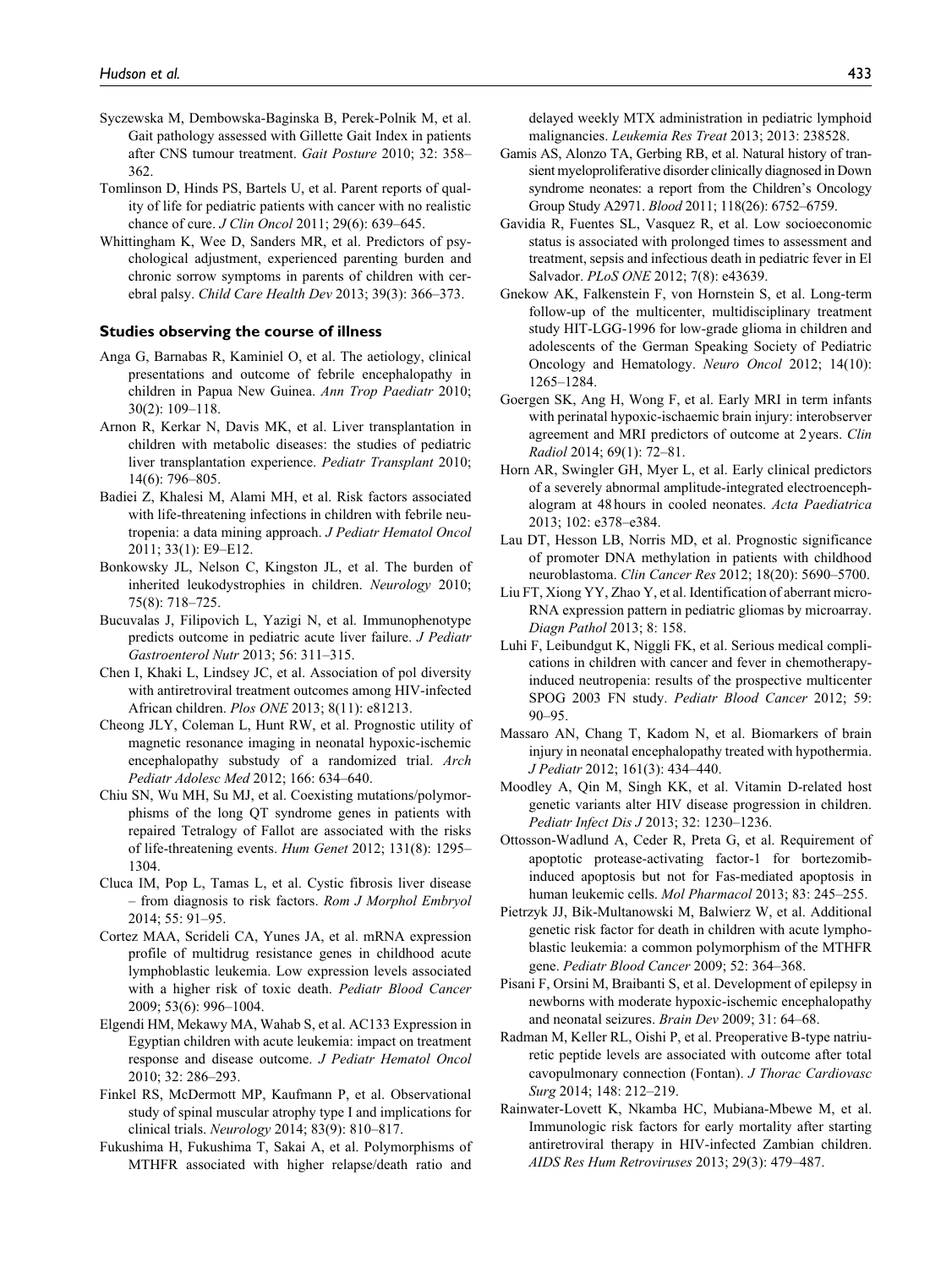- Rowland M, Gallagher CG, O'Laoide R, et al. Outcome in cystic fibrosis liver disease. *Am J Gastroenterol* 2011; 106(1): 104–109.
- Sanchez Mejia AA, Simpson KE, Hildebolt CF, et al. Tissue Doppler septal Tei index indicates severity of illness in pediatric patients with congestive heart failure. *Pediatr Cardiol* 2014; 35: 411–418.
- Sundaram V, Dutta S, Ahluwalia J, et al. Score for neonatal acute physiology II predicts mortality and persistent organ dysfunction in neonates with severe septicemia. *Indian Pediatr* 2009; 46: 775–780.
- Tzanetos DRT, Yu C, Hernanz-Schulman M, et al. Prospective study of the incidence and predictors of thrombus in children undergoing palliative surgery for single ventricle physiology. *Intensive Care Med* 2012; 38(1): 105–112.
- Van Dijk JH, Sutcliffe CG, Munsanje B, et al. HIV-infected children in rural Zambia achieve good immunologic and virologic outcomes two years after initiating antiretroviral therapy. *Plos ONE* 2011; 6(4): e19006.
- Westbom L, Bergstrand L, Wagner P, et al. Survival at 19years of age in a total population of children and young people with cerebral palsy. *Dev Med Child Neurol* 2011; 53: 808–814.
- Wong DTH, George K, Wilson J, et al. Effectiveness of serial increases in amino-terminal pro-B-type natriuretic peptide levels to indicate the need for mechanical circulatory support in children with acute decompensated heart failure. *Am J Cardiol* 2011; 107(4): 573–578.
- Wood F, Simpson S, Barnes E, et al. Disease trajectories and ACT/RCPCH categories in paediatric palliative care. *Palliat Med* 2010; 24(8): 796–806.

#### **Studies exploring views and perspectives**

- Alam R, Barrera M, D'Agostino N, et al. Bereavement experiences of mothers and fathers over time after the death of a child due to cancer. *Death Stud* 2012; 36(1): 1–22.
- Anderzen-Carlsson A, Sorlie V and Kihlgren A. Dealing with fear – from the perspective of adolescent girls with cancer. *Eur J Oncol Nurs* 2012; 16(3): 286–292.
- Baker JN, Windham JA, Hinds PS, et al. Bereaved parents' intentions and suggestions about research autopsies in children with lethal brain tumors. *J Pediatr* 2013; 163(2): 581–586.
- Bally JMG, Duggleby W, Holtslander L, et al. Keeping hope possible: a grounded theory study of the hope experience of parental caregivers who have children in treatment for cancer. *Cancer Nurs* 2014; 37(5): 363–372.
- Barling JA, Stevens J and Davis KM. Family members' retrospective stories of the treatment stage of an adolescent or young adult who subsequently died of cancer. *Cancer Nurs* 2013; 36(5): E39–E48.
- Bratt EL, Ostman-Smith I, Sparud-Lundin C, et al. Parents' experiences of having an asymptomatic child diagnosed with hypertrophic cardiomyopathy through family screening. *Cardiol Young* 2011; 21(1): 8–14.
- Bratt EL, Sparud-Lundin C, Ostman-Smith I, et al. The experience of being diagnosed with hypertrophic cardiomyopathy through family screening in childhood and adolescence. *Cardiol Young* 2012; 22(5): 528–535.
- Brennan C, Hugh-Jones S and Aldridge J. Paediatric life-limiting conditions: coping and adjustment in siblings. *J Health Psychol* 2013; 18(6): 813–824.
- Cataudella DA and Zelcer S. Psychological experiences of children with brain tumors at end of life: parental perspectives. *J Palliat Med* 2012; 15(11): 1191–1197.
- Cote-Arsenault D and Denney-Koelsch E. 'My baby is a person': parents' experiences with life-threatening fetal diagnosis. *J Palliat Med* 2011; 14: 1302–1308.
- Dussel V, Joffe S, Hilden JM, et al. Considerations about hastening death among parents of children who die of cancer. *Arch Pediatr Adolesc Med* 2010; 164(3): 231–237.
- El Malla H, Kreicbergs U, Steineck G, et al. Parental trust in health care – a prospective study from the Children's Cancer Hospital in Egypt. *Psychooncology* 2013; 22(3): 548–554.
- Foster TL, Gilmer MJ, Davies B, et al. Comparison of continuing bonds reported by parents and siblings after a child's death from cancer. *Death Stud* 2011; 35(5): 420–440.
- Gaab EM, Owens RG and MacLeod RD. Primary caregivers' experiences living with children involved in pediatric palliative care in New Zealand. *Vulnerable Child Youth Stud* 2013; 8(1): 1–9.
- Gaab EM, Owens RG and MacLeod RD. The voices of young New Zealanders involved in pediatric palliative care. *J Palliat Care* 2013; 29: 186–192.
- Garvie PA, He J, Wang J, et al. An exploratory survey of end-oflife attitudes, beliefs, and experiences of adolescents with HIV/AIDS and their families. *J Pain Symptom Manage* 2012; 44(3): 373–385.e29.
- Gerhardt CA, Fairclough DL, Grossenbacher JC, et al. Peer relationships of bereaved siblings and comparison classmates after a child's death from cancer. *J Pediatr Psychol* 2012; 37(2): 209–219.
- Granek L, Barrera M, Shaheed J, et al. Trajectory of parental hope when a child has difficult-to-treat cancer: a prospective qualitative study. *Psychooncology* 2013; 22(11): 2436– 2444.
- Guon J, Wilfond BS, Farlow B, et al. Our children are not a diagnosis: the experience of parents who continue their pregnancy after a prenatal diagnosis of trisomy 13 or 18. *Am J Med Genet A* 2014; 164(2): 308–318.
- Hexem KR, Mollen CJ, Carroll K, et al. How parents of children receiving pediatric palliative care use religion, spirituality, or life philosophy in tough times. *J Palliat Med* 2011; 14: 39–44.
- Hinds PS, Oakes LL, Hicks J, et al. 'Trying to Be a Good Parent' As defined by interviews with parents who made phase I, terminal care, and resuscitation decisions for their children. *J Clin Oncol* 2009; 27(35): 5979–5985.
- Hinojosa MS, Knapp CA, Madden VL, et al. Caring for children with life-threatening illnesses: impact on white, African American, and Latino families. *J Pediatr Nurs* 2012; 27(5): 500–507.
- Hogwood J, Campbell T and Butler S. I wish I could tell you but I can't: adolescents with perinatally acquired HIV and their dilemmas around self-disclosure. *Clin Child Psychol Psychiatry* 2013; 18(1): 44–60.
- Hoven E, von Essen L and Norberg AL. A longitudinal assessment of work situation, sick leave, and household income of mothers and fathers of children with cancer in Sweden. *Acta Oncol* 2013; 52(6): 1076–1085.
- Janvier A, Farlow B and Wilfond BS. The experience of families with children with trisomy 13 and 18 in social networks. *Pediatrics* 2012; 130(2): 293–298.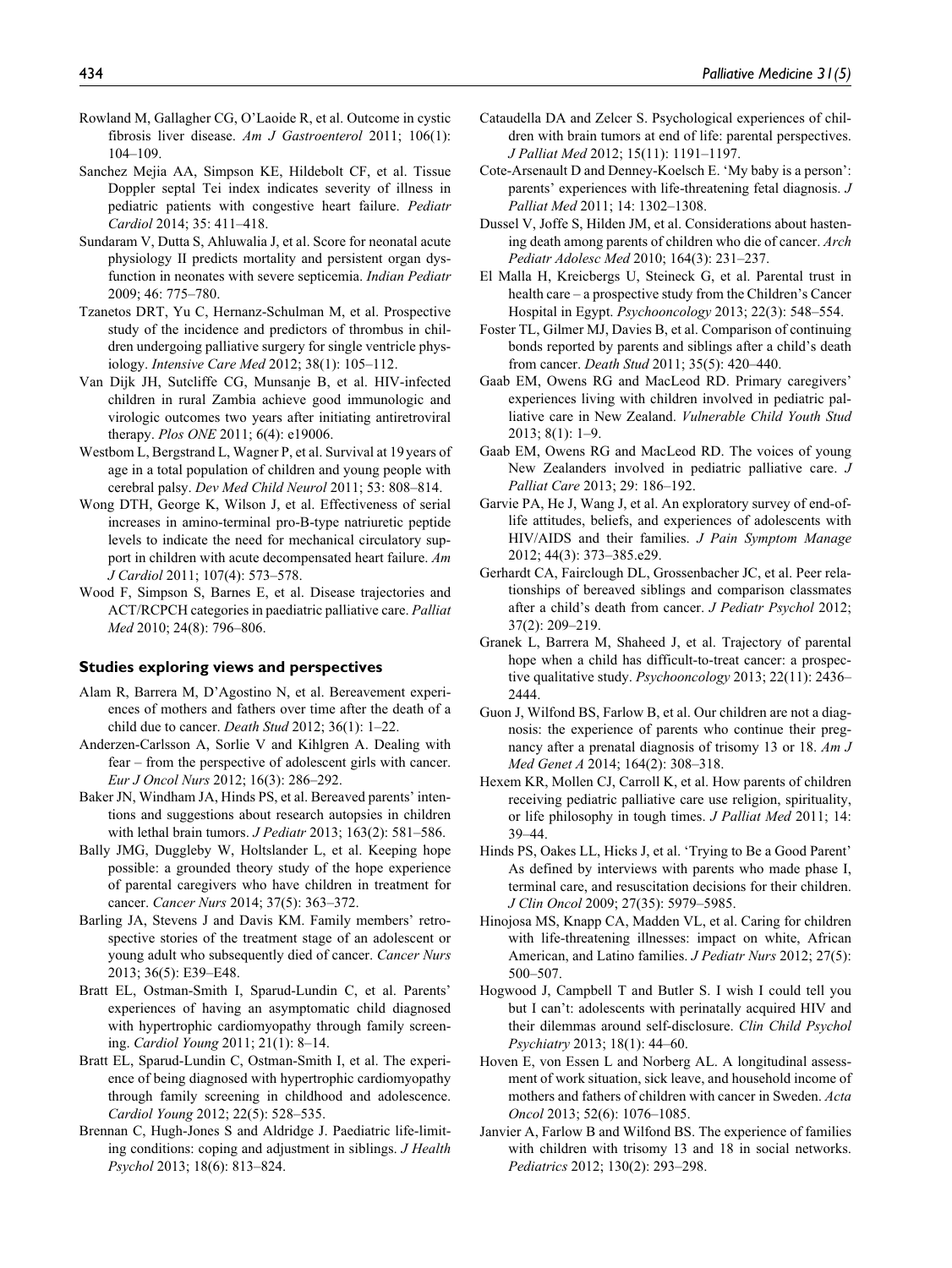- Kars MC, Grypdonck MH, Beishuizen A, et al. Factors influencing parental readiness to let their child with cancer die. *Pediatr Blood Cancer* 2010; 54(7): 1000–1008.
- Lagrange RD, Mitchell SJ, Lewis M, et al. Health protective behaviors among young people lving with HIV/AIDS. *J AIDS Clin Res* 2012; 13: 7348.
- Lannen P, Wolfe J, Mack J, et al. Absorbing information about a child's incurable cancer. *Oncology* 2010; 78(3–4): 259–266.
- Larsen HB, Heilmann C, Johansen C, et al. An analysis of parental roles during haematopoietic stem cell transplantation of their offspring: a qualitative and participant observational study. *J Adv Nurs* 2011; 67: 1458–1467.
- Lathrop A and Vandevusse L. Affirming motherhood: validation and invalidation in women's perinatal hospice narratives. *Birth* 2011; 38(3): 256–265.
- Lazarus R, Struthers H and Violari A. Starting HIV-positive babies on antiretroviral treatment: perspectives of mothers in Soweto, South Africa. *J Pediatr Health Care* 2010; 24(3): 176–183.
- Lindahl Norberg A, Poder U and von Essen L. Early avoidance of disease- and treatment-related distress predicts post-traumatic stress in parents of children with cancer. *Eur J Oncol Nurs* 2011; 15(1): 80–84.
- Malcolm C, Gibson F, Adams S, et al. A relational understanding of sibling experiences of children with rare life-limiting conditions: findings from a qualitative study. *J Child Health Care* 2014; 18(3): 230–240.
- Matsuoka M and Narama M. Parents' thoughts and perceptions on hearing that their child has incurable cancer. *J Palliat Med* 2012; 15(3): 340–346.
- McCarthy MC, Clarke NE, Ting CL, et al. Prevalence and predictors of parental grief and depression after the death of a child from cancer. *J Palliat Med* 2010; 13(11): 1321–1326.
- Medway M, Tong A, Craig JC, et al. Parental perspectives on the financial impact of caring for a child with CKD. *Am J Kidney Dis* 2015; 65: 384–393.
- Menezes A. Moments of realization: life-limiting illness in childhood – perspectives of children, young people and families. *Int J Palliat Nurs* 2010; 16(1): 41–47.
- Mitchell W and Sloper P. Making choices in my life: listening to the ideas and experiences of young people in the UK who communicate non-verbally. *Child Youth Serv Rev* 2011; 33: 521–527.
- Montoya-Juárez R, García-Caro MP, Schmidt-Rio-Valle J, et al. Suffering indicators in terminally ill children from the parental perspective. *Eur J Oncol Nurs* 2013; 17(6): 720–725.
- Naftel RP, Tubergen E, Shannon CN, et al. Parental recognition of shunt failure: a prospective single-institution study Clinical article. *J Neurosurg Pediatr* 2012; 9: 363–371.
- Nasr AS and Rehm RS. Parental live liver donation: a transformational experience. *Prog Transplant* 2014; 24(1): 69–75.
- Paisley MA, Kang TI, Insogna IG, et al. Complementary and alternative therapy use in pediatric oncology Patients with failure of frontline chemotherapy. *Pediatr Blood Cancer* 2011; 56(7): 1088–1091.
- Pousset G, Bilsen J, De Wilde J, et al. Attitudes of adolescent cancer survivors toward end-of-life decisions for minors. *Pediatrics* 2009; 124(6): E1142–E1148.
- Price J, Jordan J, Prior L, et al. Comparing the needs of families of children dying from malignant and non-malignant

disease: an in-depth qualitative study. *BMJ Support Palliat Care* 2012; 2(2): 127–132.

- Pritchard M, Srivastava DK, Okuma JO, et al. Bereaved parents' perceptions about when their child's cancer-related death would occur. *J Pain Symptom Manage* 2009; 38(4): 561–567.
- Rahman B, Macciocca I, Sahhar M, et al. Adolescents with implantable cardioverter defibrillators: a patient and parent perspective. *Pacing Clin Electrophysiol* 2012; 35(1): 62–72.
- Rapoport A, Shaheed J, Newman C, et al. Parental perceptions of forgoing artificial nutrition and hydration during end-of-life care. *Pediatrics* 2013; 131(5): 861–869.
- Ravindran VP and Rempel GR. Grandparents and siblings of children with congenital heart disease. *J Adv Nurs* 2011; 67(1): 169–175.
- Robert R, Zhukovsky DS, Mauricio R, et al. Bereaved parents' perspectives on pediatric palliative care. *J Soc Work End Life Palliat Care* 2012; 8(4): 316–338.
- Seth A, Gupta R, Chandra J, et al. Adherence to antiretroviral therapy and its determinants in children with HIV infection – experience from Paediatric Centre of Excellence in HIV Care in North India. *AIDS Care* 2014; 26: 865–871.
- Tan JS, Docherty SL, Barfield R, et al. Addressing parental bereavement support needs at the end of life for infants with complex chronic conditions. *J Palliat Med* 2012; 15(5): 579–584.
- Tomlinson D, Hesser T, Ethier MC, et al. Complementary and alternative medicine use in pediatric cancer reported during palliative phase of disease. *Support Care Cancer* 2011; 19(11): 1857–1863.
- Vles GF, Soudant DL, Hoving MA, et al. Long-term follow-up on continuous intrathecal Baclofen therapy in non-ambulant children with intractable spastic Cerebral Palsy. *Eur J Paediatr Neurol* 2013; 17(6): 639–644.
- Von Lutzau P, Otto M, Hechler T, et al. Children dying from cancer: parents' perspectives on symptoms, quality of life, characteristics of death, and end-of-life decisions. *J Palliat Care* 2012; 28(4): 274–281.
- Wells F, Ritchie D and McPherson AC. 'It is life threatening but I don't mind'. A qualitative study using photo elicitation interviews to explore adolescents' experiences of renal replacement therapies. *Child Care Health Dev* 2013; 39: 602–612.
- Yoshida S, Amano K, Ohta H, et al. A comprehensive study of the distressing experiences and dupport needs of parents of children with intractable cancer. *Jpn J Clin Oncol* 2014; 44: 1181–1188.
- Yuen WY, Duipmans JC and Jonkman MF. The needs of parents with children suffering from lethal epidermolysis bullosa. *Br J Dermatol* 2012; 167: 613–618.
- Zahmacioglu O, Yildiz CE, Koca B, et al. Coming from behind to win – a qualitative research about psychological conditions of adolescents who have undergone open-heart surgery for single ventricle between the ages 0–5. *J Cardiothorac Surg* 2011; 6: 155.
- Zelcer S, Cataudella D, Cairney AEL, et al. Palliative care of children with brain tumors: a parental perspective. *Arch Pediatr Adolesc Med* 2010; 164(3): 225–230.
- Love E, Schneiderman JE, Stephens D, et al. A cross-sectional study of overweight in pediatric survivors of acute